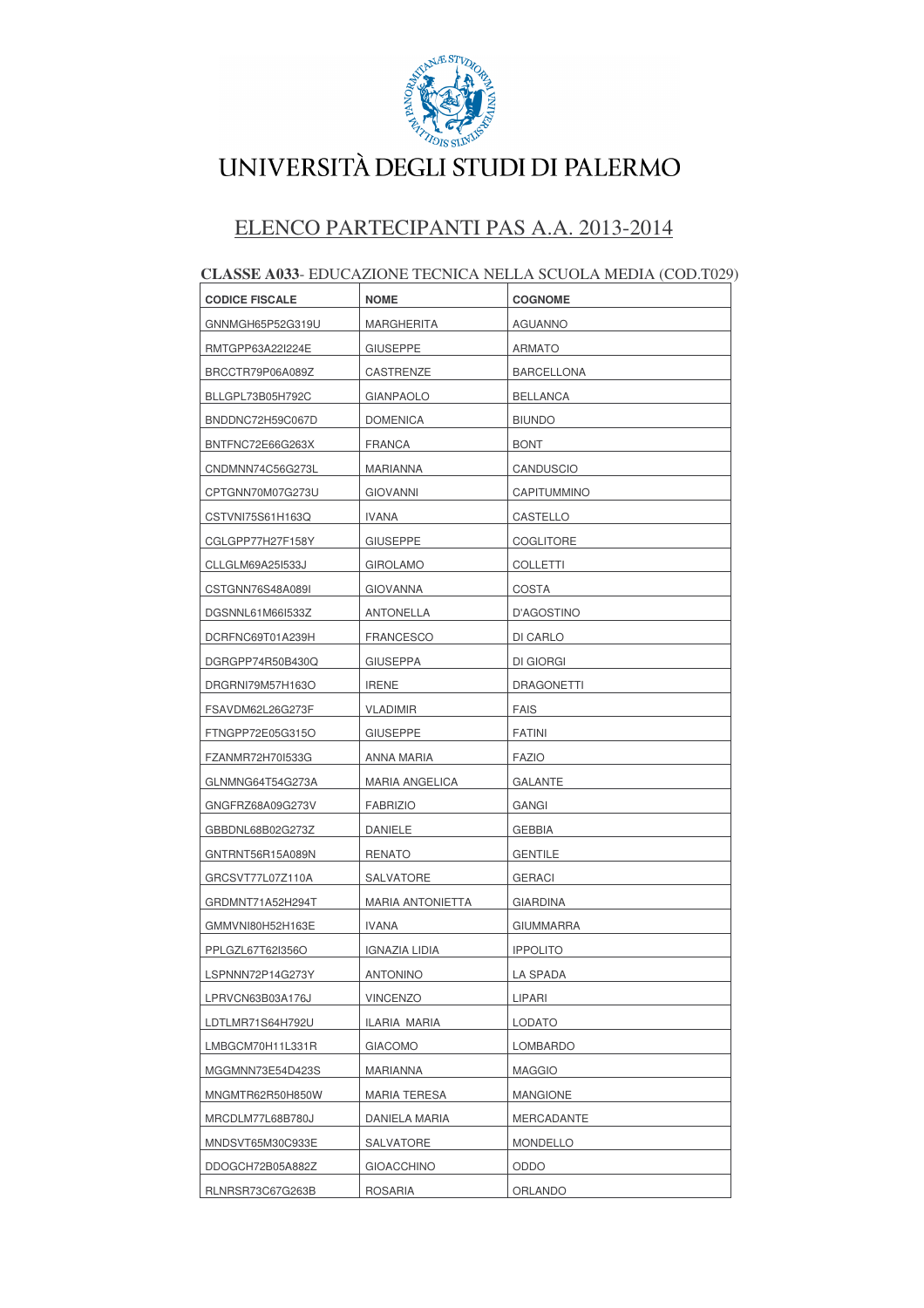

| PRSMHL70T04H860P | <b>MICHELE</b>           | <b>PARISI</b>    |
|------------------|--------------------------|------------------|
| RCCSTM59P53B804V | <b>SANTA MARIA ROSA</b>  | <b>RICCIARDI</b> |
| RGGGLC74R05D960K | <b>GIANLUCA</b>          | <b>RIGGIO</b>    |
| SMMGPP65H19D960A | <b>GIUSEPPE</b>          | <b>SAMMITO</b>   |
| SNTNGL73B41F205V | ANGELA                   | SANTANGELO       |
| SCLGNN80A24D009J | <b>GIOVANNI</b>          | <b>SCALIA</b>    |
| SCVMHL70B54E974G | <b>MICHELA LALENTINA</b> | <b>SCAVONE</b>   |
| SCCRCC68S23D960O | <b>ROCCO</b>             | <b>SCICOLONE</b> |
| SCZMRZ71B04A089J | <b>MAURIZIO</b>          | <b>SCOZZARI</b>  |
| TRSCML69L10G273Z | CARMELO                  | <b>TERESI</b>    |
| TRRSVT66S28H700J | <b>SALVATORE</b>         | <b>TERRANOVA</b> |
| GNLBSL79A17G377I | <b>BASILIO</b>           | <b>AGNELLO</b>   |
| GRMFNC64S45L331Q | <b>FRANCESCA</b>         | <b>GIARAMITA</b> |

#### CLASSE A043 - ITALIANO STORIA ED EDUCAZIONE CIVICA, GEOGRAFIA NELLA SCUOLA MEDIA (COD. T030)

| <b>CODICE FISCALE</b> | <b>NOME</b>           | <b>COGNOME</b>     |
|-----------------------|-----------------------|--------------------|
| LBNLNZ76L02A089N      | <b>LORENZO</b>        | <b>ALBANESE</b>    |
| NGLVCN63M47L331R      | <b>VINCENZA</b>       | ANGELO             |
| NGLGNN67B49E974B      | <b>GIOVANNA MARIA</b> | ANGILERI           |
| BRBMLN75T45D423Q      | <b>MARILENA</b>       | <b>BARBERA</b>     |
| BRNFTN69E49G273W      | <b>FORTUNATA</b>      | <b>BARONE</b>      |
| BLLNLS78P48D960C      | ANNALISA MARIA        | <b>BELLADONNA</b>  |
| CRNPRZ64B48L331X      | <b>PATRIZIA</b>       | CARNAZZA           |
| CSANNL77A44A089G      | <b>ANTONELLA</b>      | CASA'              |
| CRRNNZ72A68G273C      | <b>NUNZIA</b>         | <b>CIRRI</b>       |
| CRVTZN71H58G273P      | TIZIANA               | <b>CRIVELLO</b>    |
| DLERTT57E59A089G      | ROSETTA               | <b>DELEO</b>       |
| DMNMHL75M70I533C      | <b>MICHELA</b>        | <b>DIMINO</b>      |
| FZAMCL73D52G273Z      | <b>MICOL</b>          | <b>FAUZIA</b>      |
| GMBDTL73B43C286M      | DONATELLA             | <b>GIAMBALVO</b>   |
| GRDGNN70R17D009Q      | <b>GIOVANNI</b>       | <b>GIORDANO</b>    |
| GSTVCN78E63D423Y      | <b>VINCENZA</b>       | <b>GIUSTINIANI</b> |
| LVGLSN75L41A089G      | ALESSANDRA            | LI VIGNI           |
| LPRMRA68B46G273K      | <b>MARIA</b>          | <b>LIPRINO</b>     |
| LSCRSO73S54C286Q      | <b>ROSA</b>           | <b>LISCIANDRA</b>  |
| MNSMRA68S51G273Y      | <b>MARIA</b>          | MANISCALCHI        |
| MSCMLL70E70A202I      | MIRELLA               | <b>MASCELLINO</b>  |
| MSTCRS69D601533R      | ACCURSIA              | <b>MISTRETTA</b>   |
| MRLPLA75P48G273B      | <b>PAOLA</b>          | <b>MORALES</b>     |
| MNCRSL73P51G273Z      | <b>ROSALIA</b>        | MUNACO'            |
| PPPLND78P54G273S      | <b>IOLANDA</b>        | PAPPALARDO         |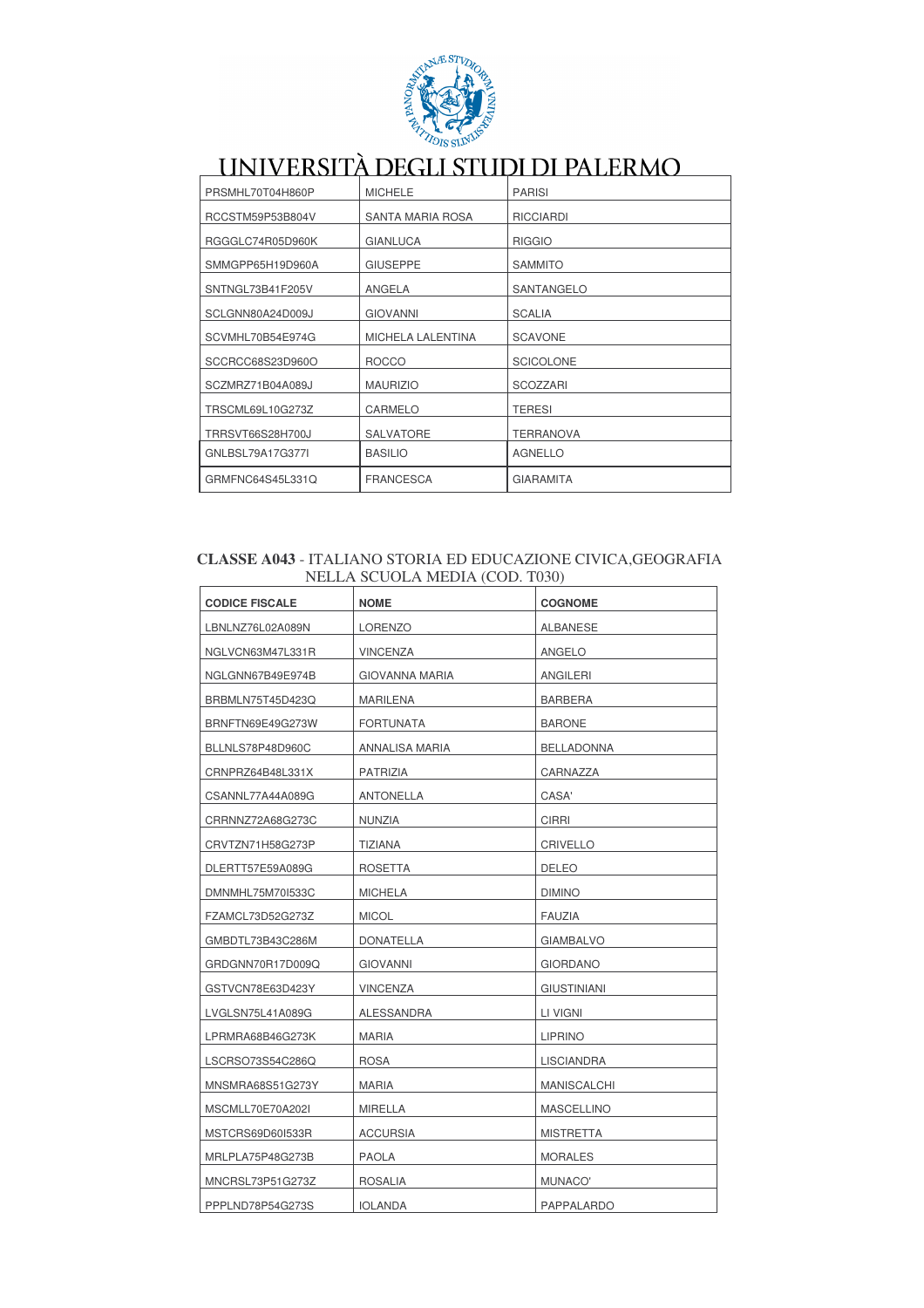

| PTTNDR74A26G273H | <b>ANDREA</b>            | <b>PATTI</b>      |
|------------------|--------------------------|-------------------|
| SGRRSL75H70B780K | <b>ROSALIA</b>           | <b>SGROI</b>      |
| TRRMNT68A62G315W | MARIANTONIETTA GAUDENZIA | <b>TARRICONE</b>  |
| VTLPVN77M52G273S | PIERA IVANA              | <b>VITALE</b>     |
| VTLGZL79L60B780H | <b>GRAZIELLA</b>         | <b>VITALE</b>     |
| SGRFRC80R53C342U | <b>FEDERICA</b>          | <b>SGROI</b>      |
| TAINNL66A51L331V | <b>ANTONELLA MARIA</b>   | <b>AIUTO</b>      |
| GDGLCU76D45I199Y | <b>LUCIA</b>             | <b>GUADAGNA</b>   |
| TRSFRC78S23B780B | <b>FEDERICO</b>          | <b>TROISI</b>     |
| RNDSDR80S43F065H | SANDRA                   | <b>RINDONE</b>    |
| DFZPRZ71H55B602B | <b>PATRIZIA</b>          | DI FAZIO          |
| DGTFNC78R68A176E | <b>FRANCESCA</b>         | DI GAETANO        |
| NGHFNC73D61G348J | <b>FRANCA</b>            | <b>INGHILLERI</b> |
| RCCRLL69T43G273R | <b>ROSELLA</b>           | <b>RACCUGLIA</b>  |

#### CLASSE A059 - SCIENZE MATEMATICHE, CHIM., FISICHE E NATURALI NELLA SCUOLA MEDIA (COD. T031)

| <b>CODICE FISCALE</b> | NOME                   | <b>COGNOME</b>   |
|-----------------------|------------------------|------------------|
| RMTRNI76C52F061Z      | <b>IRENE</b>           | ARMATO           |
| BRNSVT76P11A239K      | SALVATORE              | <b>BRUNO</b>     |
| CLCDTL80M60G273O      | DONATELLA              | CALCARA          |
| CNNGPP74S63G273D      | <b>GIUSEPPA</b>        | CANNAVO'         |
| CNNFLV71C25F839Y      | <b>FULVIO</b>          | CANNONE          |
| CRLMLN71D66G273W      | <b>MARIA ELENA</b>     | CAROLLO          |
| CRSMCN60D55G273Z      | <b>MARIA CONCETTA</b>  | <b>CRISANTI</b>  |
| DCHLRI76T65C344B      | ILARIA                 | DI CHIARA        |
| GGLTRS74T41Z112K      | <b>TINA ROSALBA</b>    | <b>GAGLIO</b>    |
| GRCLVR57T43G224M      | <b>ELVIRA</b>          | <b>GERACI</b>    |
| NNLLSN80S45G273Q      | ALESSANDRA             | <b>IANNELLO</b>  |
| LMBMGR84E52H792K      | MARIA GRAZIA           | LOMBARDO         |
| MRBRST56A50G273E      | <b>ERNESTA</b>         | <b>MORABITO</b>  |
| NTLRMR79L41A089D      | <b>ROSAMARIA</b>       | <b>NATALELLO</b> |
| NCSSLV78H59F205M      | <b>SILVIA</b>          | <b>NICASTRO</b>  |
| RBTFNC78H05B602W      | <b>FRANCESCO</b>       | <b>ORBITELLO</b> |
| PNTVMR66C23F061D      | <b>VITO MAURIZIO</b>   | <b>PANTALEO</b>  |
| RGSGPP72D03D009E      | <b>GIUSEPPE</b>        | <b>RAGUSA</b>    |
| RNECTL60H49I356T      | <b>CLOTILDE MARIA</b>  | <b>REINA</b>     |
| RMODNL66B50G273N      | <b>DANIELA</b>         | <b>ROMEO</b>     |
| SPRGNN79P11Z133J      | GIOVANNI               | SAPORE           |
| TRNMNC78C64I533F      | <b>MARIA NICOLETTA</b> | <b>TORNAMB</b>   |
| VLRVNT77D52F061M      | VALENTINA              | <b>VILARDO</b>   |
| VRGRFL71R47G511U      | RAFFAELLA              | <b>VIRGA</b>     |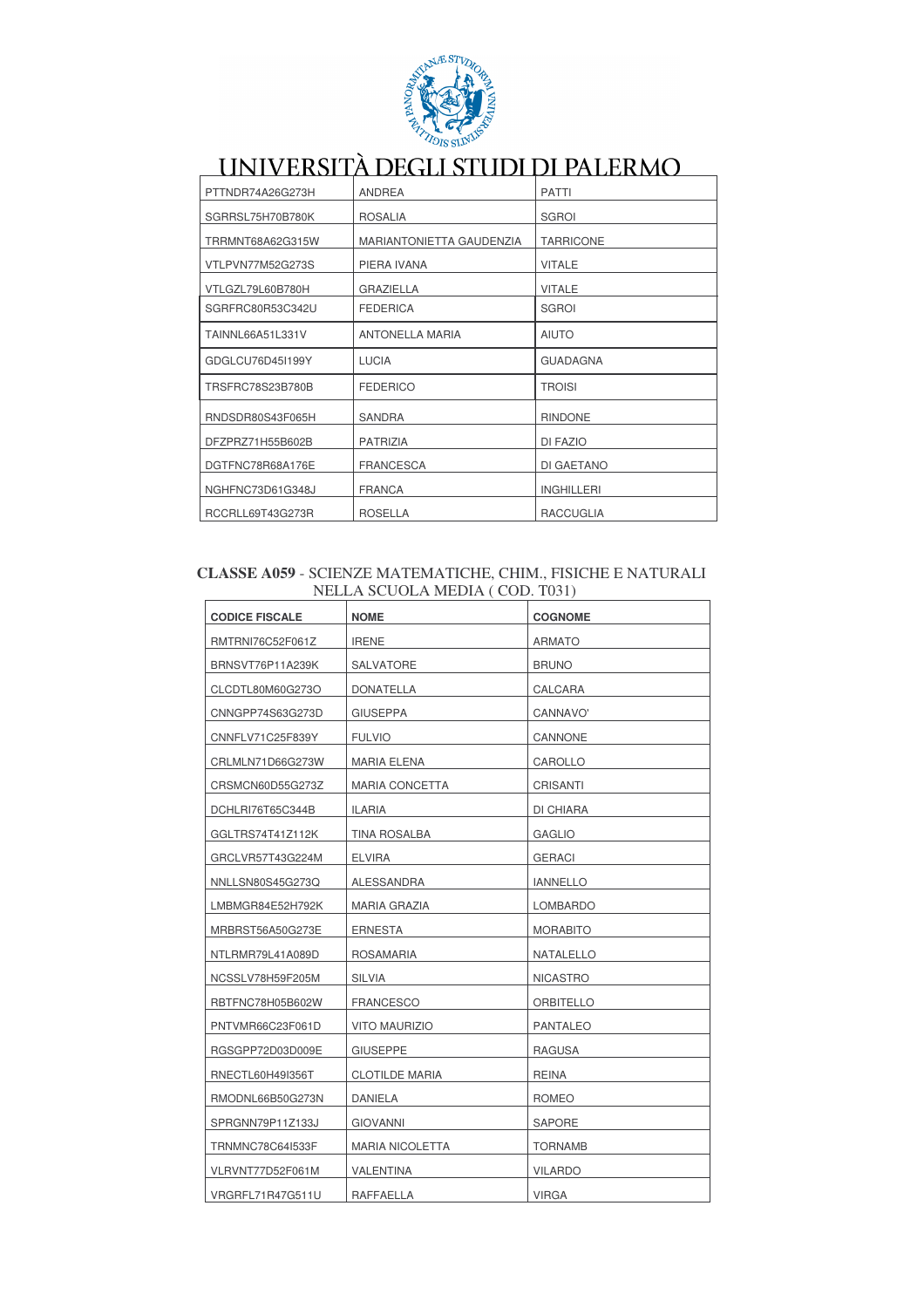

| VTNGLG76H21G273C | <b>GIANLUIGI</b>      | <b>VOTINO</b>   |
|------------------|-----------------------|-----------------|
| NGLMCR68H70D423D | <b>MARIA CRISTINA</b> | ANGILERI        |
| MGLMCL73L46A089Z | <b>MARIA COLOMBA</b>  | <b>MIGLIORE</b> |
| BRBNNN75P50D423L | <b>ANTONINA</b>       | <b>BARBERA</b>  |
| CCHCCT66S65D960D | CONCETTA              | CAUCHI          |
| FRTCRN76P68C286S | <b>CATERINA</b>       | <b>FRATELLO</b> |
| SPCLSN80S13G273C | <b>ALESSANDRO</b>     | <b>SPICOLA</b>  |
| SCLGPP65E09I533T | <b>GIUSEPPE</b>       | <b>SCLAFANI</b> |
| NCSDNC62A02D009D | <b>DOMENICO</b>       | <b>NICASTRO</b> |
| RFAPST75L54F258E | PIERA STEFANIA        | ARFO'           |

### CLASSE A245-LINGUA STRANIERA (FRANCESE) COD.T032

| <b>CODICE FISCALE</b> | <b>NOME</b>            | <b>COGNOME</b>    |
|-----------------------|------------------------|-------------------|
| BBRNLS80R43H269R      | ANNALISA               | <b>ABBRUZZO</b>   |
| DMAMRA63C19E974W      | <b>MARIO</b>           | <b>ADAMO</b>      |
| NDLLRA72T55G273S      | LAURA                  | ANDOLINA          |
| CSSGNN75C41G273A      | <b>GIOVANNA</b>        | <b>CESSATI</b>    |
| CSTMCR68R48G273U      | <b>MARIA CRISTINA</b>  | <b>COSTA</b>      |
| GNCMSL73H46Z614S      | <b>MARISELA</b>        | <b>GANCI</b>      |
| LMBLNR72B63G273R      | <b>ELEONORA</b>        | <b>LOMBARDO</b>   |
| MJLBBR75H67F061T      | <b>BARBARA</b>         | MAJELLI           |
| MTTCRN68C51Z114M      | CATERINA               | <b>MATTALIANO</b> |
| PLZGPP72A54D423M      | <b>GIUSEPPA</b>        | PALAZZOLO         |
| SCRVNI73T44B486V      | IVANA                  | <b>SCRUDATO</b>   |
| SSTMRA71B57A494B      | <b>MARIA</b>           | <b>SESTO</b>      |
| SRGFRZ75H15G273E      | <b>FABRIZIO</b>        | <b>SIRAGUSA</b>   |
| SPRLCU77R70G273G      | <b>LUCIA</b>           | SPARACINO         |
| TSTCML76E53G273Q      | CARMELA                | <b>TESTUGGINE</b> |
| VLLLRA73B65C286J      | LAURA                  | VELLA             |
| MSTRLF79H51G273T      | ORSOLA FLORIANA        | <b>MISTRETTA</b>  |
| MRMPNT74H67H163G      | PIERA ANTONELLA        | <b>MORMINA</b>    |
| TDSRSO75C42D423Z      | <b>ROSA</b>            | <b>TEDESCO</b>    |
| LVCNRT74E68H501P      | <b>ANNARITA</b>        | LO VECCHIO        |
| FSTDNL74E57G273A      | DANIELA                | <b>FASITTA</b>    |
| FRRGPP78P60A176P      | <b>GIUSEPPINA</b>      | FERRARA           |
| CRSNMR65L45C286X      | ANNA MARIA             | <b>CRESCENTE</b>  |
| BNDCNZ74P43D423T      | CINZIA                 | <b>BIONDO</b>     |
| CNTCNZ74B61A089G      | <b>CINZIA</b>          | <b>CONTRINO</b>   |
| MNTMFR79P59G273L      | <b>MARIA FRANCESCA</b> | <b>MONTALBANO</b> |
| PRNGNN62R47A991Z      | <b>GIOVANNA</b>        | <b>PRAINITO</b>   |
| RCCDNC73B47C421Q      | <b>DOMENICA</b>        | <b>ROCCA</b>      |
| LGRGPP64L42G348G      | <b>GIUSEPPA</b>        | LO GRASSO         |
| CNTRSO62S59E953L      | <b>ROSA</b>            | CANTELLA          |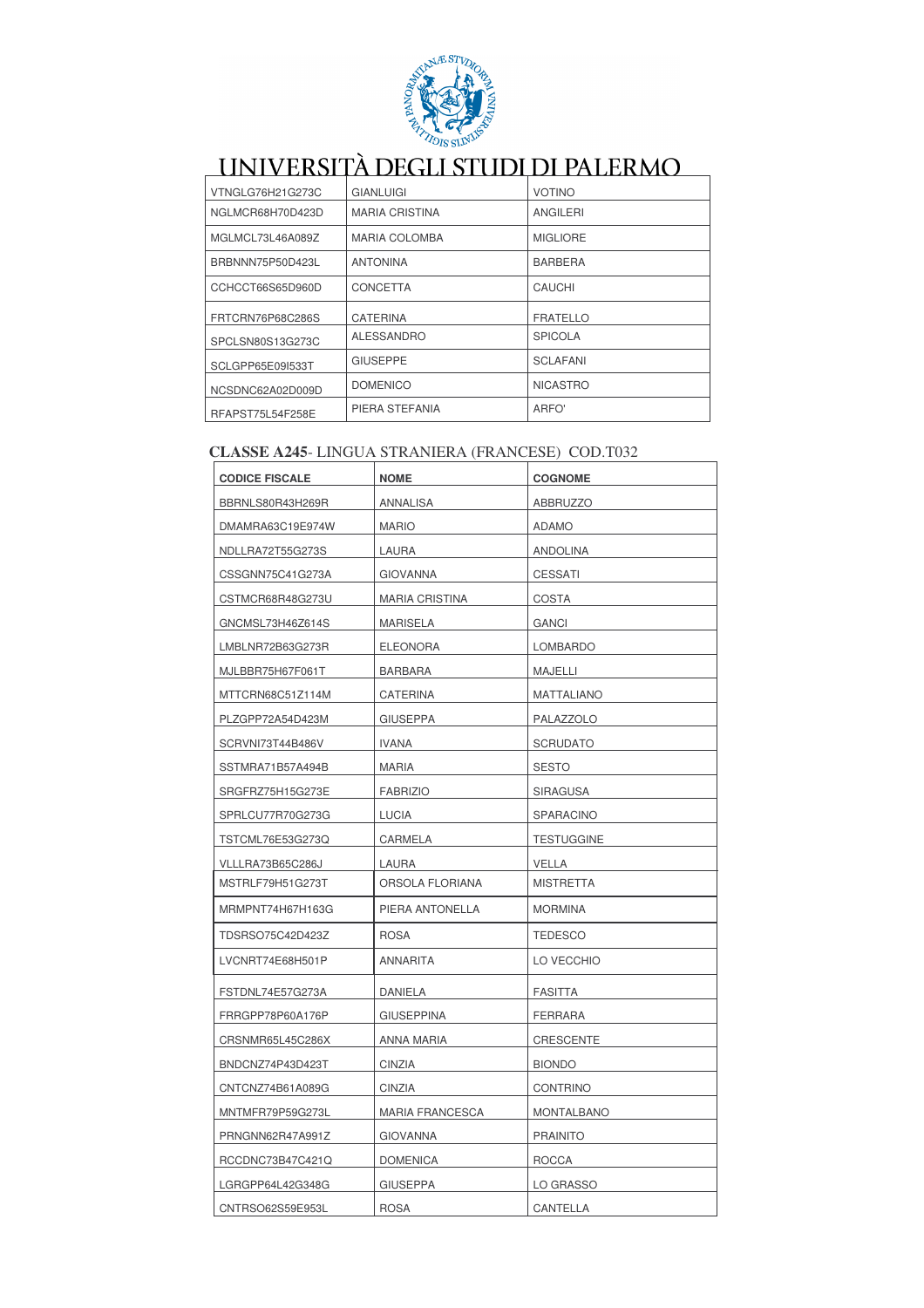

SRCMRA76R52G273Q **MARIA**  SORCE

### CLASSE A445 -LINGUA STRANIERA (SPAGNOLO) (COD.T033)

| <b>CODICE FISCALE</b> | <b>NOME</b>         | <b>COGNOME</b>      |
|-----------------------|---------------------|---------------------|
| CPTCCT81R69I356U      | CONCETTA FLORIANA   | <b>CAPITANO</b>     |
| CNTNNZ76L59G371H      | <b>NUNZIA</b>       | <b>CONTIGUGLIA</b>  |
| DDNRNO76A51G273F      | <b>ORIANA</b>       | <b>DAIDONE</b>      |
| DDILSN80D59F158Q      | ALESSANDRA ANTONINA | DI DIO              |
| DRGRKE78B41G273M      | <b>ERIKA</b>        | <b>DRAGO</b>        |
| FRRGZL64R47G282U      | <b>GRAZIELLA</b>    | <b>FARRUGGIO</b>    |
| GLLCMN82B65E573E      | <b>CARMEN</b>       | GALL                |
| LRIGPP72L49L331D      | <b>GIUSEPPINA</b>   | <b>ILARI</b>        |
| LTTRNN76L66C351T      | <b>ROSANNA</b>      | <b>LEOTTA</b>       |
| LCCLBT82E64I119M      | <b>ELISABETTA</b>   | LO CICERO           |
| MRBRTI52H45C351H      | <b>RITA</b>         | <b>MIRABELLA</b>    |
| NCSSST69M29G211E      | <b>SEBASTIANO</b>   | <b>NICASTRO</b>     |
| PRKSRN78A68G273H      | <b>SHIRIN LAURA</b> | <b>POURKHORSAND</b> |
| RLLPLA69S54E974D      | <b>PAOLA</b>        | <b>RALLO</b>        |
| RPPRLL70T47E350X      | <b>ORNELLA</b>      | <b>RAPPA</b>        |
| RZZMNC84E70G273Z      | <b>MONICA</b>       | <b>RIZZO</b>        |
| SCCLSU80C42G273Q      | <b>LUISA</b>        | <b>SACCO</b>        |
| SPNFRN78B68G273S      | <b>FLORIANA</b>     | <b>SPINA</b>        |
| CSNGPP81P05F061L      | <b>GIUSEPPE</b>     | <b>CUSENZA</b>      |
| MRNLNI80S54G273I      | <b>ILENIA</b>       | <b>MORANA</b>       |

### CLASSE A013 - CHIMICA E TECNOLOGIE CHIMICHE (COD.T034)

| <b>CODICE FISCALE</b> | <b>NOME</b>             | <b>COGNOME</b>    |
|-----------------------|-------------------------|-------------------|
| CLNMLR78D65C351E      | <b>MARIA LAURA RITA</b> | CALANDRA          |
| CHRPLA80E02F061G      | <b>PAOLO</b>            | <b>CHIRASOLE</b>  |
| CMONNN77E14D423I      | ANTONINO GIUSEPPE       | COMO              |
| DFRDNI76P14A089N      | <b>DINO</b>             | DI FRANCO         |
| FLZMLC76C26G624M      | EMANUELE CATENO CLAUDIO | <b>FALZONE</b>    |
| GNTGCH79M26C342J      | <b>GIOACCHINO</b>       | <b>GIUNTA</b>     |
| GRPDTL77E49F061D      | <b>DONATELLA</b>        | <b>GRIPPI</b>     |
| GRSCHR81T52G273T      | CHIARA                  | <b>GUARISCO</b>   |
| LGGNNN72E05G348S      | <b>ANTONINO</b>         | <b>LEGGIO</b>     |
| LNRMNN74P52G273Z      | <b>MARIANNA</b>         | <b>LEONARDI</b>   |
| LGDMHL77M71G273B      | <b>MICHELA</b>          | LO GIUDICE        |
| MSSGPP78H26I356K      | <b>GIUSEPPE</b>         | <b>MASSARO</b>    |
| MNTLRA77R54H792S      | LAURA                   | <b>MONTANA</b>    |
| NOISTN75A49C094L      | <b>SANTINA</b>          | <b>OIENI</b>      |
| LVRDSR74B52G580U      | <b>DESIRE</b>           | <b>OLIVERI</b>    |
| SCRMRA77L56H792Y      | <b>MARIA</b>            | <b>SCARANTINO</b> |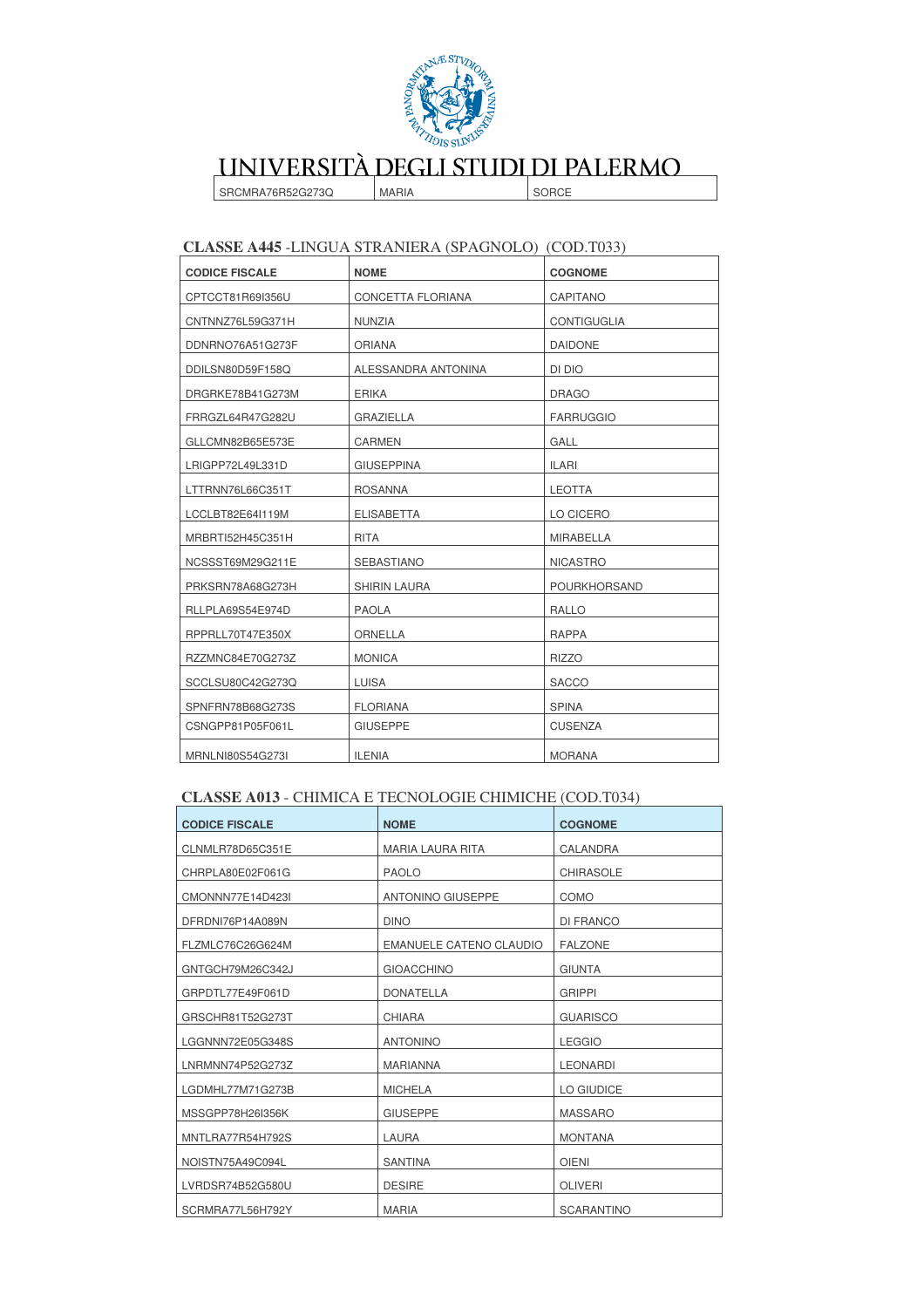

| SRCRSN76B51H792M | <b>ROSSANA</b>   | <b>SIRACUSA</b>   |
|------------------|------------------|-------------------|
| TRRLND77T66I441X | LILIANA ADA      | <b>TERRANOVA</b>  |
| ZMBLNS83R08A089H | <b>ALFONSO</b>   | <b>ZAMBUTO</b>    |
| ZMBVCN84P26A089R | <b>VINCENZO</b>  | ZAMBUTO           |
| CCPSMN72A64D960V | <b>SIMONA</b>    | <b>CACIOPPO</b>   |
| TMMGLC73P08A859N | <b>GIANLUCA</b>  | <b>TUMMINELLI</b> |
| GRBMRT84P54A089L | <b>MARIARITA</b> | <b>GERBINO</b>    |
| VLLGPP74D57A089Z | <b>GIUSEPPA</b>  | <b>VELLA</b>      |

### CLASSE A017- DISCIPLINE ECONOMICO-AZIENDALI (COD. T035)

| <b>CODICE FISCALE</b> | <b>NOME</b>            | <b>COGNOME</b>     |
|-----------------------|------------------------|--------------------|
| CSMGPP77B45G273B      | <b>GIUSEPPINA</b>      | <b>CUSUMANO</b>    |
| ZMBTRS79L62A089V      | <b>TERESA</b>          | <b>ZAMBITO</b>     |
| LSADNC66P10G273V      | <b>DOMENICO</b>        | <b>ALESI</b>       |
| MRTLRN81L60G273H      | <b>LORENA</b>          | <b>MAROTTA</b>     |
| GGNMCR81S66G273X      | <b>MARIA CARMELINA</b> | <b>GIGANTE</b>     |
| CLNPRZ77E54B780C      | PATRIZIA               | CALANDRA           |
| GRLNMR71A50C496O      | <b>ANNA MARIA</b>      | <b>GRILLO</b>      |
| MRGMTZ77L47H700T      | MARIA TIZIANA          | <b>MARAGIOGLIO</b> |
| RSRRSR76P57Z133H      | <b>ROSARIA</b>         | <b>URSO RUSSO</b>  |
| LGRNNN72P48G348P      | <b>ANTONINA</b>        | LO GRASSO          |
| CRTPTR82M24H269P      | <b>PIETRO</b>          | CORTESE            |
| DNGRNT77M261533Z      | <b>RENATO</b>          | D'ANGELO           |
| SCHPQL75A07Z112E      | PASQUALINO             | <b>SCHITTONE</b>   |
| DDOCTL76B61C286D      | <b>CLOTILDE</b>        | ODDO               |
| LCSTRS84C54C743F      | <b>TERESA</b>          | LO CASCIO          |
| CLLVNI77L26Z133T      | <b>IVAN</b>            | CALLACI            |
| CROMRA80S12A176I      | <b>MAURO</b>           | <b>COIRO</b>       |
| GNNLSN80M08H269X      | ALESSANDRO             | <b>GENNARO</b>     |
| LBRRNG68C46E133N      | ROSA ANGELA            | <b>LOBARTOLO</b>   |
| SLAGBR83S06G273R      | <b>GIANBARTOLO</b>     | SALA               |
| MTNMGH85L51G273T      | <b>MARGHERITA</b>      | <b>MATINELLA</b>   |
| RNDGTN75M61A089H      | <b>GAETANA</b>         | RANDAZZO           |
| BDGMGS75D41G263Q      | <b>MARIA GISELLA</b>   | <b>BADAGLIACCO</b> |
| FCISNL77D50H700P      | SAVINA LUCIA           | <b>FICI</b>        |
| NRCRSN79H43G273H      | <b>ROSSANA</b>         | <b>NORCIA</b>      |
| CNNGRL70L70E532N      | <b>GABRIELLA</b>       | CANNONE            |
| GTTLLN72M63C351K      | LILIANA                | GUTTA'             |
| LSCGNN72P59G273J      | <b>GIOVANNA</b>        | LASCARI            |
| TRGMCR79M60A089F      | <b>MARIA CARMELA</b>   | <b>TRIGLIA</b>     |
| FRSMGN82D66G273A      | <b>MARIA AGNESE</b>    | <b>FRISA</b>       |
|                       |                        |                    |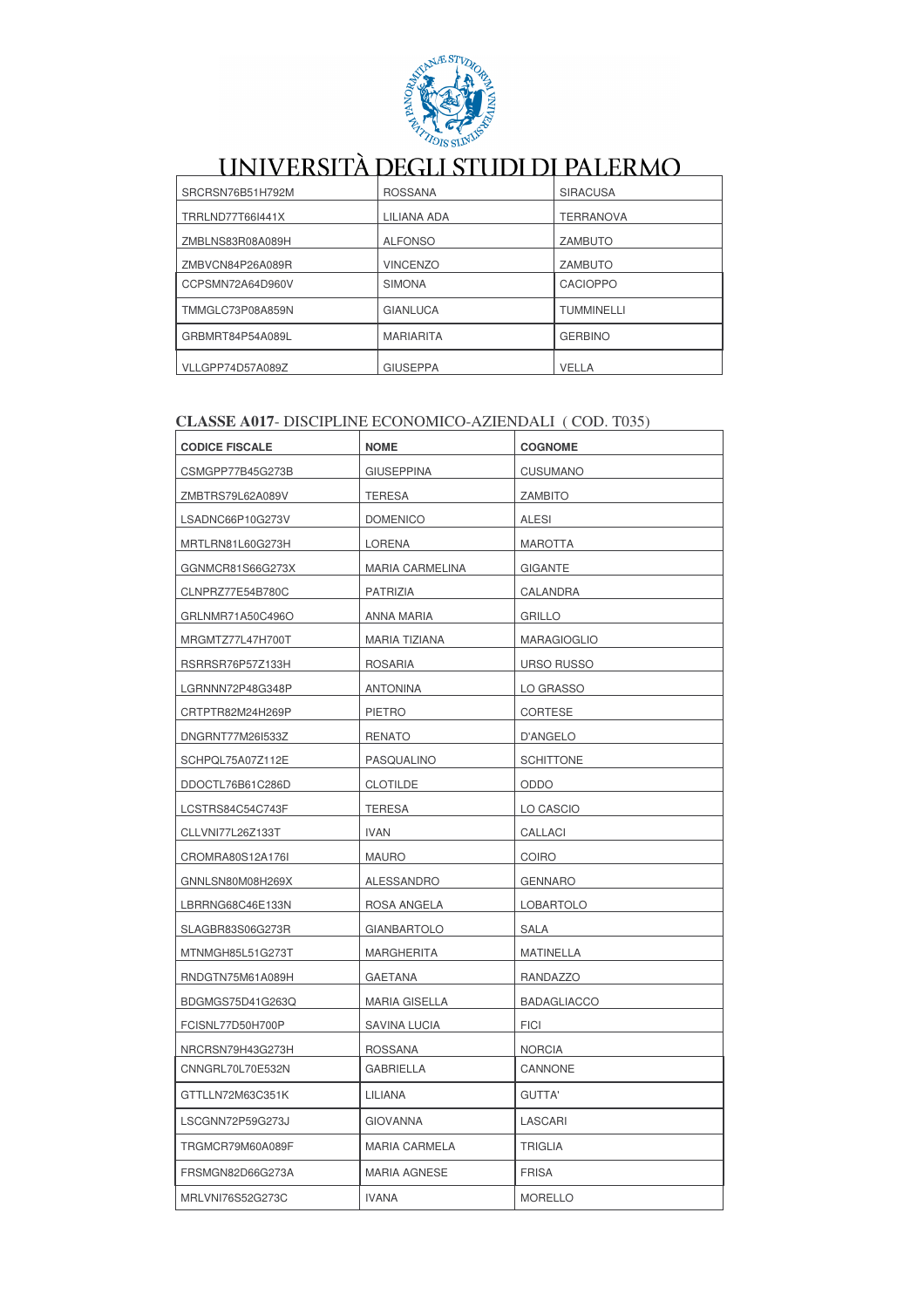

| MNCNNL81H66G273H | ANTONELLA      | <b>MANCINI</b> |
|------------------|----------------|----------------|
| LNRGNN72H44D423E | GIOVANNA MARIA | <b>LINARES</b> |
| DLIGPR66S25G273G | GASPARE        | <b>DIELI</b>   |

### **CLASSE A019-DISCIPLINE GIURIDICHE ED ECONOMICHE (COD. T036)**

| <b>CODICE FISCALE</b> | <b>NOME</b>          | <b>COGNOME</b>     |
|-----------------------|----------------------|--------------------|
| BNNPNG74T04F246R      | PIERANGELO           | <b>BONANNO</b>     |
| CPTNNT71D60E043E      | <b>ANTONIETTA</b>    | CAPUTO             |
| CLLMRS63E65I533F      | <b>MARIA ROSARIA</b> | <b>COLLETTI</b>    |
| CRSLRA77C58H823L      | LAURA                | CRISAFI            |
| CMBMCL71S65F299E      | MARCELLA             | <b>CUMBO</b>       |
| NTRRNN75S57C286B      | ROSA ANNA            | <b>INTERMAGGIO</b> |
| LNZSLL69A57F210C      | <b>ISABELLA</b>      | LANZA              |
| LRONNN78R26B430M      | <b>ANTONINO</b>      | LO RE              |
| MNGGPP80D67A089T      | <b>GIUSEPPINA</b>    | <b>MANGIONE</b>    |
| MRSDRN78P19G273Q      | <b>ADRIANO</b>       | <b>MARASA</b>      |
| MRCMLN77S70I356S      | <b>MARIA ELENA</b>   | <b>MARCHETTA</b>   |
| MZZVLR70S70A089T      | VALERIA              | MAZZA              |
| NGLFNC79T67G273P      | <b>FRANCESCA</b>     | <b>NEGLIA</b>      |
| PCRNNN72B56H070K      | <b>ANTONINA</b>      | <b>PECORARO</b>    |
| PRZGTN63E58C668N      | <b>GAETANA</b>       | PERZIA             |
| PLLGPP70P70A089W      | <b>GIUSEPPINA</b>    | <b>PULLARA</b>     |
| SNFSMR74P65B602Z      | SONIA MARIA CARMELA  | <b>SANFILIPPO</b>  |
| SNZVCN76P57C421S      | <b>VINCENZA</b>      | SANZONE            |
| SRAMNG78S57C421K      | MARIANGELA           | <b>SAURO</b>       |
| VRDMRN73L42G273V      | <b>MIRIAN</b>        | <b>VERDEROSA</b>   |
| DLCVCN69D01H743Y      | <b>VINCENZO</b>      | DI LUCA            |
| VGRVCN70P52B429W      | <b>VINCENZA</b>      | <b>VIGORINI</b>    |

#### CLASSE A029 -EDUCAZIONE FISICA NEGLI ISTITUTI E SCUOLE DI ISTRUZIONE SECONDARIA II GRADO (COD. T037)

| <b>CODICE FISCALE</b> | <b>NOME</b>      | <b>COGNOME</b>          |
|-----------------------|------------------|-------------------------|
| GGLFPP75L16D423H      | <b>FILIPPO</b>   | <b>AGOGLITTA</b>        |
| MTAGLC77T14D960Z      | <b>GIANLUCA</b>  | <b>AMATO</b>            |
| BLLSDR72B49G273W      | <b>SANDRA</b>    | <b>BELLANCA</b>         |
| BFRSVT70P21D423Z      | <b>SALVATORE</b> | <b>BIFARO</b>           |
| BRCGTN75A26H269E      | <b>GAETANO</b>   | <b>BRUCCOLERI</b>       |
| BCCMHL69B07G624Q      | <b>MICHELE</b>   | <b>BUCCHERI</b>         |
| CPTRSR71B60E337G      | <b>ROSARIA</b>   | CAPITUMMINO             |
| CMNPLM68D47B602K      | <b>PALMA</b>     | <b>CIMINO</b>           |
| CNSGTN78H28G273V      | <b>GAETANO</b>   | <b>CONSAGRA</b>         |
| FRRPTR70L26G273R      | <b>PIETRO</b>    | <b>FARRUGGIA BURGIO</b> |
| FRRNTN77L13D423F      | <b>ANTONIO</b>   | <b>FERRERI</b>          |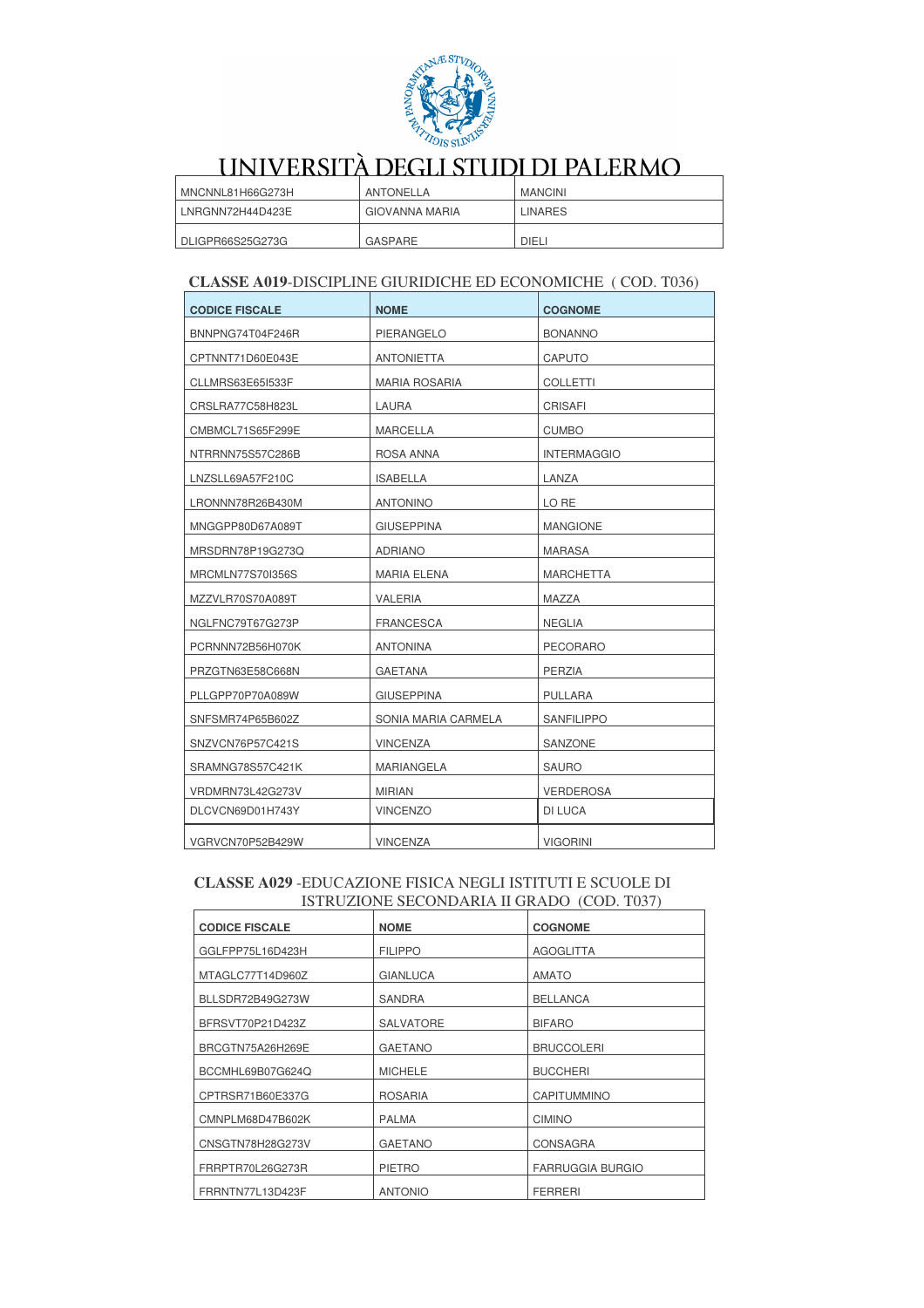

| GCLRNN68A71F061K | <b>ROSANNA</b>    | <b>GIACALONE</b>     |
|------------------|-------------------|----------------------|
| GMIMSM74B13G273G | <b>MASSIMO</b>    | <b>GIAIMO</b>        |
| GRDTZN73P42G273V | TIZIANA           | GIARDINA             |
| PPLNLR74P68I169K | ENZA ILARIA       | <b>IPPOLITO</b>      |
| LBRRCR79A03G273H | <b>RICCARDO</b>   | LA BRUZZO            |
| LSPCGR72A47Z133F | CALOGERA          | <b>LA SPISA</b>      |
| MRNNNN76P05B780L | <b>ANTONINO</b>   | <b>MARINO</b>        |
| MRLRRT63A69C351N | ROSA RITA         | <b>MORELLO</b>       |
| RCCMHL68T60Z404M | MICHELE MARIE     | ROCCA                |
| RTLCHR76T44G273M | <b>CHIARA</b>     | <b>ROTOLO</b>        |
| SNFNGL81R26B602N | ANGELO            | <b>SANFILIPPO</b>    |
| SNTCST63A70F205S | CRISTINA MARIA    | <b>SANTORI</b>       |
| SCMNNT65B55F061E | <b>ANTONIETTA</b> | <b>SCAMINACI</b>     |
| SCHFNC72T29E459X | <b>FRANCO</b>     | <b>SCHITTINO</b>     |
| SCDMHL69S18L331I | MICHELE GIUSEPPE  | <b>SCUDERI</b>       |
| STRFNC65S05A676S | <b>FRANCESCO</b>  | <b>STRAZZANTI</b>    |
| TRMPRL66H03H148C | PIETRO ALFREDO    | <b>TAORMINA</b>      |
| VSLSVT82L02I356O | SALVATORE         | <b>VASILE SIMONE</b> |
| VTICML68D50D514L | CARMELA           | <b>VITA</b>          |
| PPLMPN74R53C067N | <b>MARIA PINA</b> | <b>IPPOLITO</b>      |
| MRGMRA76E47B780U | <b>MARIA</b>      | <b>MARGARINI</b>     |
| BRRNNN81B19C286N | <b>ANTONINO</b>   | <b>BARRILE</b>       |
| CMLCGR61A24G273E | CALOGERO          | CAMILLERI            |
| CMBGPP82B05A089B | <b>GIUSEPPE</b>   | <b>CUMBO</b>         |
|                  | <b>GABRIELE</b>   | AIELLI               |

### CLASSE A031 - EDUCAZIONE MUSICALE II GRADO (COD. T038)

| <b>CODICA FISCALE</b> | <b>NOME</b>                | <b>COGNOME</b>      |
|-----------------------|----------------------------|---------------------|
| BJRMRA76E07G273H      | <b>MARIO</b>               | <b>BAJARDI</b>      |
| BNCGPP64L06H428N      | <b>GIUSEPPE</b>            | <b>BIANCORROSSO</b> |
| BLNGPP77D12F258W      | <b>GIUSEPPE</b>            | <b>BLANCO</b>       |
| BRNGPP80D04E017P      | <b>GIUSEPPE</b>            | <b>BRUNO</b>        |
| CLCSMN75P50L308I      | <b>SIMONA</b>              | CALÀ CAMPANA        |
| CRCMLR78S51F206X      | <b>MARIA LAURA GISELLA</b> | <b>CORICA</b>       |
| CSNLRT76P20E573L      | <b>ALBERTO</b>             | <b>COSENZA</b>      |
| CTRCML73M50G273C      | CARMELINDA                 | <b>CUTRO</b>        |
| GFFCRN66S65C351S      | <b>CATERINA</b>            | <b>GIUFFRIDA</b>    |
| GRRSST70H01H163N      | <b>SEBASTIANO</b>          | <b>GURRIERI</b>     |
| MAIGPP69S18C347R      | <b>GIUSEPPE</b>            | <b>MAIO</b>         |
| MRCFNC69D08G797K      | <b>FRANCESCO</b>           | <b>MARCHESE</b>     |
| MRNCLD86B01E974A      | <b>CLAUDIO</b>             | <b>MARINO</b>       |
| MCLDVD84C20H163N      | <b>DAVIDE</b>              | <b>MICIELI</b>      |
| MNFSVT68H22G273H      | <b>SALVATORE</b>           | <b>MUNAFO</b>       |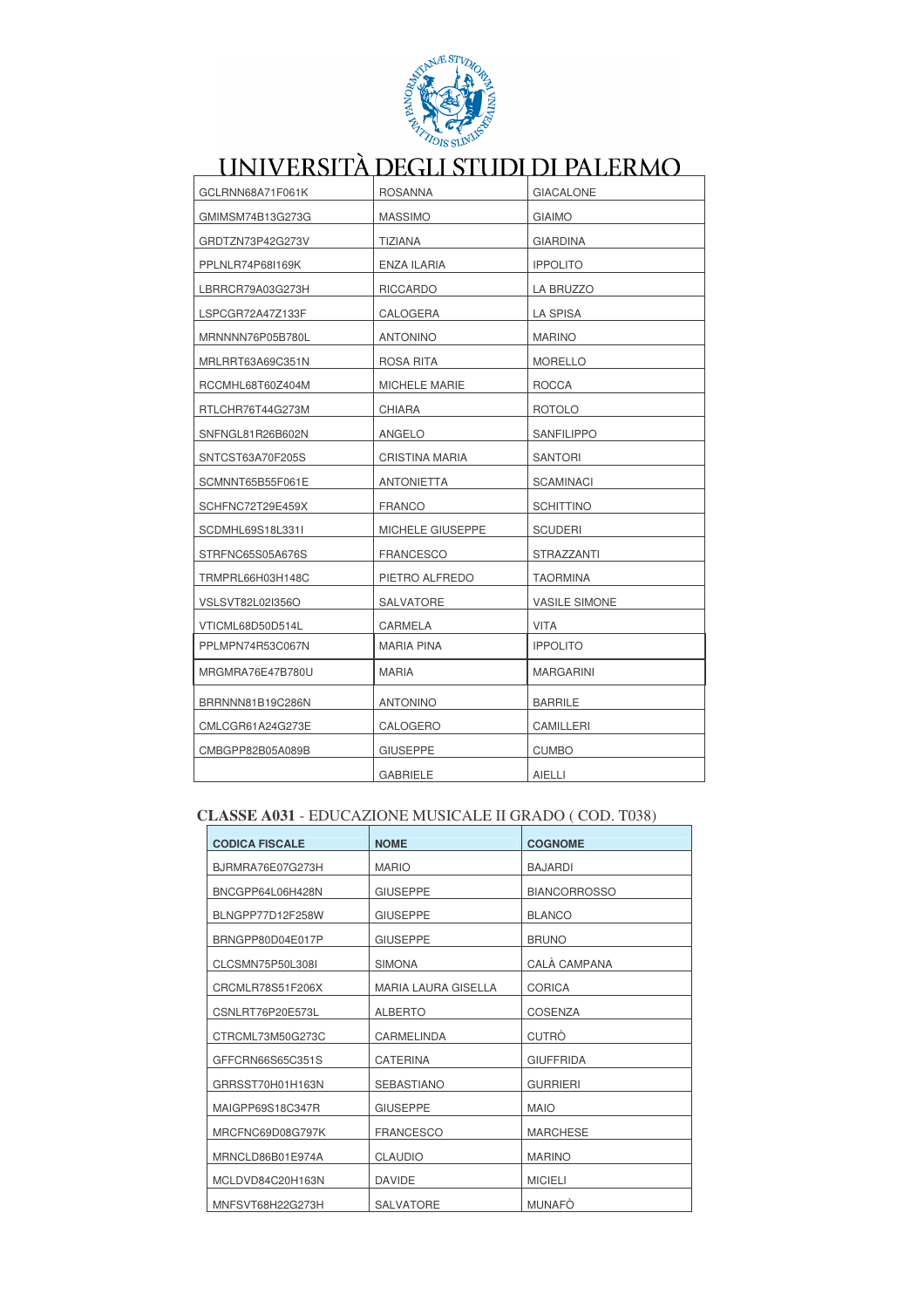

| PCRFRZ82A03G273B | <b>FABRIZIO</b>   | <b>PACERA</b>            |
|------------------|-------------------|--------------------------|
| PRSNNN72H09G273E | <b>ANTONINO</b>   | <b>PARISI</b>            |
| QRTNDR74H20C351Z | ANDREA            | QUARTARONE               |
| RSTGPP68P16A177A | <b>GIUSEPPE</b>   | <b>RESTIFO CHIAVETTA</b> |
| RFCNNN69L29F848G | <b>ANTONINO</b>   | RIFICI                   |
| RSOLDR87M20H163J | <b>LEANDRO</b>    | <b>ROSA</b>              |
| SVAFLV84C25C927T | <b>FLAVIO</b>     | <b>SAVOIA</b>            |
| SCBLSN90D13A089M | <b>ALESSANDRO</b> | <b>SCIBETTA</b>          |
| SCVCML66T61F258A | CARMELA           | <b>SCIVOLETTO</b>        |
| ZCCRNT76B60I754Z | <b>RENATA</b>     | ZACCARELLO               |
| VNDNNL81A41H163P | <b>ANTONELLA</b>  | <b>VINDIGNI</b>          |

### CLASSE A035 - ELETTROTECNICA ED APPLICAZIONI (COD. T039)

| <b>CODICE FISCALE</b> | <b>NOME</b>            | <b>COGNOME</b>      |
|-----------------------|------------------------|---------------------|
| RCFCML77L07C351J      | CARMELO                | <b>ARCIFA</b>       |
| RDGSDR75C19H700M      | <b>SANDRO GIUSEPPE</b> | ARDAGNA             |
| BRBPRV75C01Z404B      | PIETRO VINCENZO        | <b>BARBARO</b>      |
| CLLSVT64R29G273M      | <b>SALVATORE</b>       | CALLIVA'            |
| CRSGPP72A15D423J      | <b>GIUSEPPE</b>        | <b>CARUSO</b>       |
| CRGLDN78C43H224C      | LOREDANA               | <b>CORIGLIANO</b>   |
| NTRSVT73S14I169P      | <b>SALVATORE</b>       | <b>INTERBARTOLO</b> |
| SGRNNN74A41F158X      | <b>ANTONINA</b>        | <b>ISGRO</b>        |
| LBRDNL63P20F158W      | <b>DANIELE</b>         | <b>LIBRO</b>        |
| MEOGPP62T08F158G      | <b>GIUSEPPE</b>        | <b>MEO</b>          |
| MLLGPP73E24F158W      | <b>GIUSEPPE</b>        | <b>MOLLURA</b>      |
| PSSCRD77H25A522S      | CORRADO                | PASSARELLO          |
| RZZLDN67A01B429N      | <b>LUIGI DANILO</b>    | <b>RIZZA</b>        |
| RZZNTN69E23G273H      | <b>ANTONIO</b>         | <b>RIZZUTO</b>      |
| SPNCST75T07F158G      | <b>CRISTOFORO</b>      | <b>SAPIENZA</b>     |
| SPCVCN71E01G273T      | <b>VINCENZO</b>        | <b>SPECIALE</b>     |

#### CLASSE A036 - FILOSOFIA, PSICOLOGIA E SCIENZE DELLA EDUCAZIONE (COD. T040)

| <b>CODICE FISCALE</b> | <b>NOME</b>          | <b>COGNOME</b>    |
|-----------------------|----------------------|-------------------|
| RDZSDR75B68C286X      | <b>SANDRA</b>        | ARDIZZONE         |
| TTNMRA79P68G273W      | <b>MARIA</b>         | <b>ATTINASI</b>   |
| CLESTN72L62A638L      | <b>SANTINA MARIA</b> | CELI              |
| CLLDMN74H69I533U      | <b>DAMIANA</b>       | <b>COLLETTI</b>   |
| DGRGNN74L67G337L      | <b>GIOVANNA</b>      | <b>DI GRIGOLI</b> |
| FRDGZM80E56C286A      | <b>GRAZIA MARIA</b>  | <b>FIORDALISO</b> |
| GRNGSI74C48H792J      | GIUSI                | <b>GUARNERI</b>   |
| NDLNGL83D19G273M      | <b>ANGELO</b>        | <b>INDULSI</b>    |
| LVNDRN65H44G273O      | <b>ADRIANA</b>       | <b>LEVANTINO</b>  |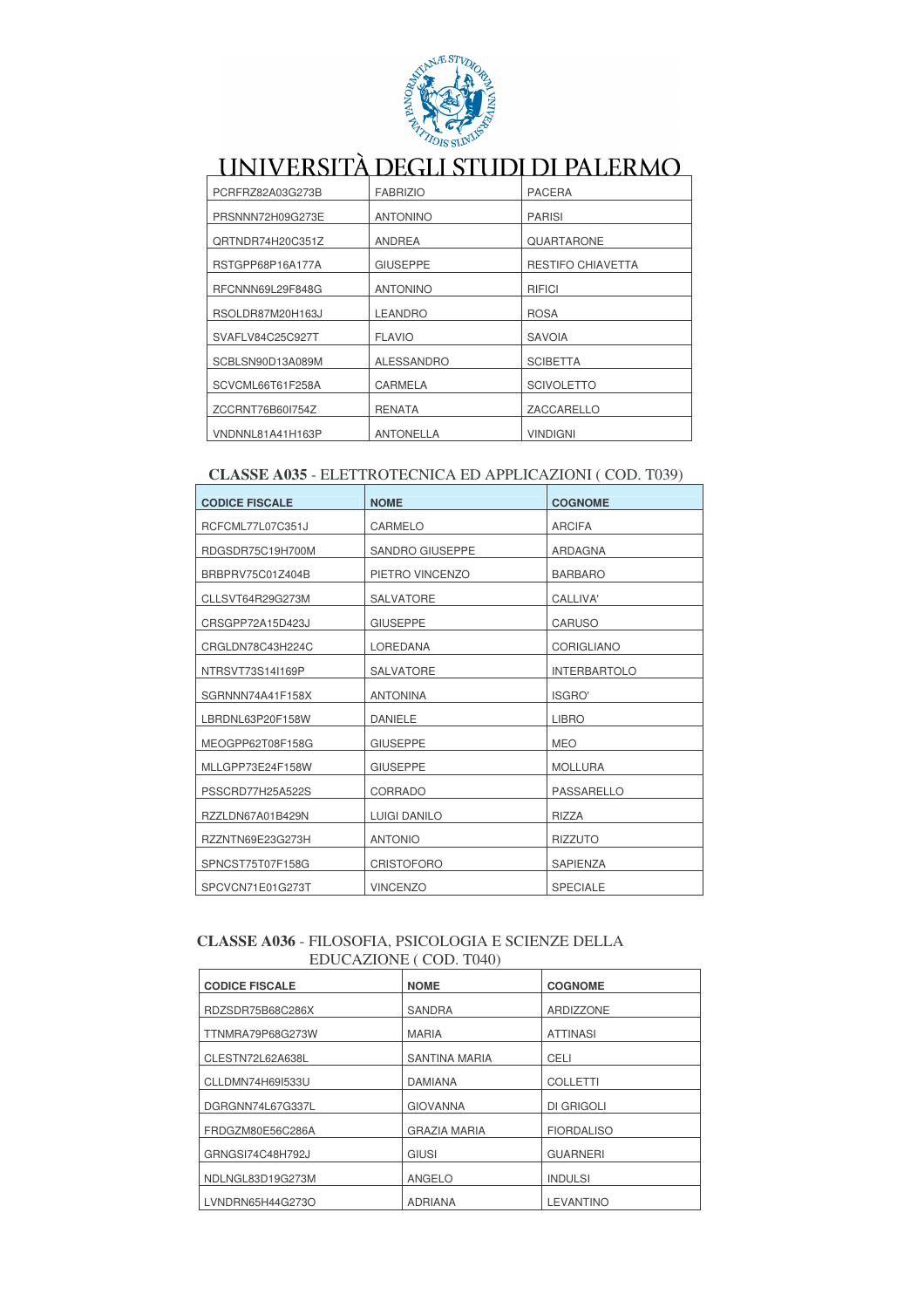

| LBLFNC78T57G273S | <b>FRANCESCA</b>  | LO BLUNDO          |
|------------------|-------------------|--------------------|
| MSTGLI75M71Z112Q | <b>GIULIA</b>     | <b>MUSOTTO</b>     |
| GNBNLS79M52F126J | <b>ANNA LISA</b>  | <b>OGNIBENE</b>    |
| PLLVNA79C52A089A | <b>VANIA</b>      | <b>PULLARA</b>     |
| QTTGPP78M02L112Y | <b>GIUSEPPE</b>   | <b>QUATTROCCHI</b> |
| SCVNNA78A51H792W | <b>ANNA</b>       | <b>SCEVOLA</b>     |
| CRDGPP75E42D423K | <b>GIUSEPPINA</b> | CARADONNA          |
| DMCGPP61M22G273K | <b>GIUSEPPE</b>   | D'AMICO            |
| FRNNZT73M67I199W | NUNZIATINA        | <b>FRANCHINA</b>   |
| MGRRRT72E06M088D | <b>ROBERTO</b>    | <b>MAGRI'</b>      |
| SRENTN84L68G273Z | <b>ANTONIA</b>    | <b>SERIO</b>       |
| RTLGLM71L13G273E | <b>GIROLAMO</b>   | <b>ROTOLO</b>      |
| SPNSST76T21L093H | <b>SEBASTIANO</b> | <b>SPINA</b>       |
| GGLLDN77H57F126L | <b>LOREDANA</b>   | <b>GAGLIANO</b>    |
| CRSRSO75R43G273N | <b>ROSA</b>       | CRISTODARO         |

### CLASSE A037 - FILOSOFIA E STORIA (COD. T041)

| <b>CODICE FISCALE</b> | <b>NOME</b>         | <b>COGNOME</b>    |
|-----------------------|---------------------|-------------------|
| BNDNZE78C50F251H      | <b>ENZA</b>         | <b>BONADONNA</b>  |
| BTTMTR81B49I533W      | <b>MARIA TERESA</b> | <b>BUTTAFUOCO</b> |
| CMLFNC73T50Z112P      | <b>FRANCESCA</b>    | CAMILLERI         |
| CTLCLL80C61G273W      | <b>CLELIA</b>       | CATALANO          |
| CNTMTR63L65C978J      | <b>MARIA TERESA</b> | CONTE             |
| CRRNTN59B47I824V      | <b>ANTONIA</b>      | CORRADO           |
| CSMNDR79L15B780T      | <b>ANDREA</b>       | <b>CUSIMANO</b>   |
| DNNMRA68M49C067W      | <b>MARIA</b>        | D'ANNA            |
| DGRNNN78H01A089J      | <b>ANTONINO</b>     | DI GRIGOLI        |
| DVNGPP77E22G511C      | <b>GIUSEPPE</b>     | DI VINCENZO       |
| GBRMRA79E52Z112Q      | <b>MARIA</b>        | <b>GIBERTO</b>    |
| LTTGPP75R56A089L      | <b>GIUSEPPINA</b>   | <b>LIOTTA</b>     |
| LBOPTR81E19G273I      | <b>PIETRO</b>       | LO BUE            |
| MGGVNI78C59A089S      | <b>IVANA</b>        | <b>MAGGIORE</b>   |
| MRTVCN61M63C067F      | <b>VINCENZA</b>     | <b>MARTORANA</b>  |
| RNRBDT80C14A089Q      | <b>BENEDETTO</b>    | <b>RANERI</b>     |
| RZZGZL72T49A089C      | <b>GRAZIELLA</b>    | <b>RIZZERI</b>    |
| SCRSRN71D57A089I      | <b>SABRINA</b>      | <b>SICURELLA</b>  |
| MDAGNN77H64G273M      | <b>GIOVANNA</b>     | AMODEO            |
| CCHNMR82C65B429U      | ANNA MARIA FIORELLA | <b>OCCHIPINTI</b> |
| PLCVNT76D62F061C      | <b>VALENTINA</b>    | <b>PLACENTI</b>   |
| RZZLSE80P56A089Z      | <b>ELISA</b>        | <b>RIZZO</b>      |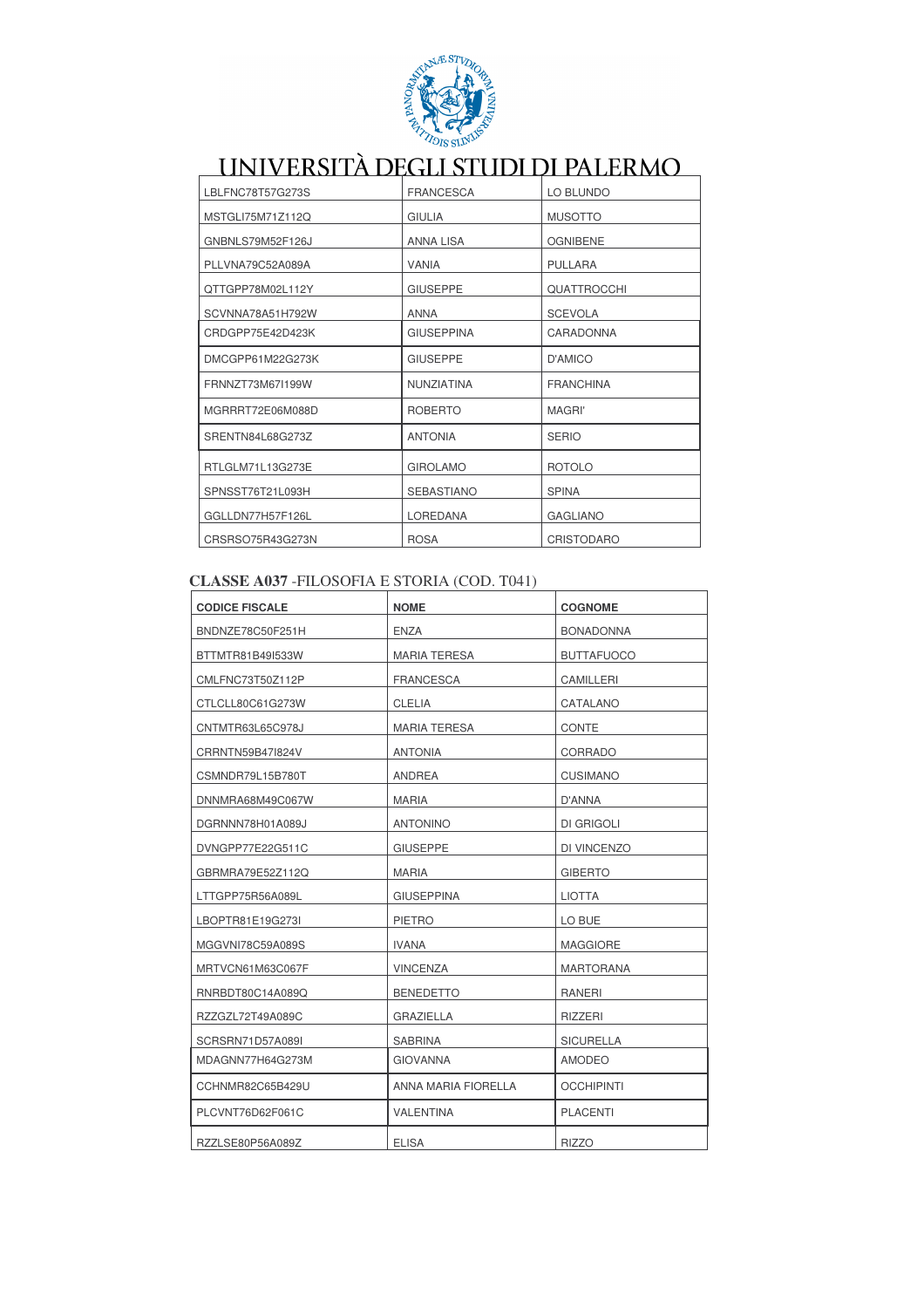

| CLASSE AUSS • ULOURAPIA (COD. 1042) |                       |                         |                     |
|-------------------------------------|-----------------------|-------------------------|---------------------|
|                                     | <b>CODICE FISCALE</b> | <b>NOME</b>             | <b>COGNOME</b>      |
|                                     | BRGRGV66R60B429Y      | RITA GIOVANNA           | <b>BURGIO</b>       |
|                                     | CRNVRM68H68L331N      | <b>VALERIA MARIA</b>    | CARNAZZA            |
|                                     | CRRGPP68T66E573N      | <b>GIUSEPPA</b>         | CARRUBBA            |
|                                     | CSTDLG73L27B537X      | DANILO GIANFRANCO       | COSTANZO            |
|                                     | DSLRLN71M49D423P      | ROSALINDA               | DI SALVO            |
|                                     | FCIPRZ75P47E974N      | <b>PATRIZIA</b>         | <b>FICI</b>         |
|                                     | GCLVTI62L12F061Z      | <b>VITO</b>             | <b>GIACALONE</b>    |
|                                     | GMMDNL72P57L331O      | DANIELA                 | <b>GIAMMARINARO</b> |
|                                     | NTRGPP74R26D423I      | <b>GIUSEPPE</b>         | <b>INTERNICOLA</b>  |
|                                     | LSLFNC66M45L331A      | <b>FRANCESCA</b>        | LA SALA             |
|                                     | LSLCRN70M50G273L      | <b>CATERINA</b>         | LA SALA             |
|                                     | LMLLRA70R67F704O      | LAURA                   | LI MULI             |
|                                     | MNNVNT68D60E974H      | <b>VALENTINA</b>        | <b>MANNONE</b>      |
|                                     | MRNVTI64D47F061B      | <b>VITA</b>             | <b>MARINO</b>       |
|                                     | NCLSDR64E69L331O      | SANDRA                  | <b>NICOLETTI</b>    |
|                                     | PCASVT76R10D423D      | SALVATORE               | PACE                |
|                                     | PMOMRA65R22L331Y      | <b>MARIO</b>            | <b>POMA</b>         |
|                                     | PRNPLA70L45C286X      | <b>PAOLA</b>            | PRINZIVALLI         |
|                                     | RNDGNN74A61A089V      | <b>GIOVANNA</b>         | RANDISI             |
|                                     | SMPPTR73L60G273Z      | PIETRA                  | <b>SAMPINO</b>      |
|                                     | SNCGPP64B41I291V      | <b>GIUSEPPA</b>         | <b>SINACORI</b>     |
|                                     | SCTVNT66H29F246W      | <b>VALENTINO PIETRO</b> | <b>SUCATO</b>       |
|                                     | SLAGNN68D17G580J      | <b>GIOVANNI</b>         | SAULI               |
|                                     | CMMCML72A22D009O      | CARMELO                 | CAMMARATA           |
|                                     |                       |                         |                     |

### $CLASSE A039 - GEOGRAFIA (COD T042)$

### CLASSE A047 - MATEMATICA (COD. T043)

| <b>CODICE FISCALE</b> | <b>NOME</b>      | <b>COGNOME</b>   |
|-----------------------|------------------|------------------|
| GTTSVT79H09G273C      | <b>SALVATORE</b> | <b>GUTTILLA</b>  |
| RSILRZ74L59B602F      | <b>LUCREZIA</b>  | <b>RISO</b>      |
| CCRLRD74A17C286D      | <b>LEONARDO</b>  | <b>ACCARDO</b>   |
| LVRMRA74H27G273F      | <b>MARIO</b>     | LO VARCO         |
| DBLDRA74T02B429S      | <b>DARIO</b>     | DI BILIO         |
| DNNDNC76T41A089G      | <b>DOMENICA</b>  | D'ANNA           |
| VLPNSS73L30F061D      | NO MASSIMO       | <b>VOLPE</b>     |
| BNDCCT78D45G273Q      | <b>CONCETTA</b>  | <b>BOND</b>      |
| LROGLD73D15B430W      | <b>GESUALDO</b>  | LO RE            |
| FRRLNE77S64C421H      | <b>ELIANA</b>    | <b>FERRARO</b>   |
| FRSGTN76A30A089D      | <b>GAETANO</b>   | <b>FRISCIA</b>   |
| PRTGGR64M12G273K      | <b>GREGORIO</b>  | PRATICO'         |
| CRNNGL72H59B780O      | ANGELA           | <b>CERNIGLIA</b> |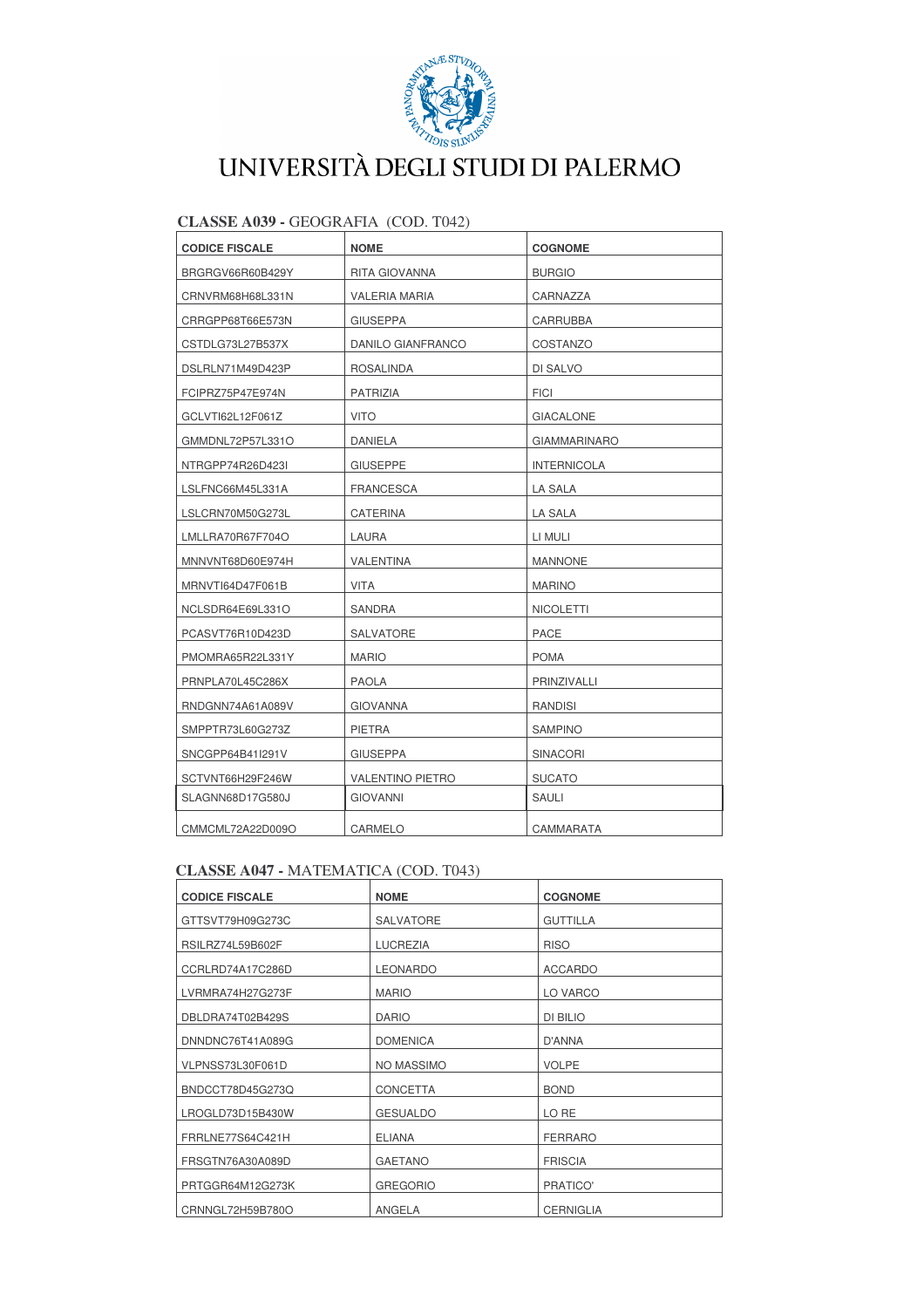

| CRLRNT67D49A089K | RENATA          | CARLISI         |
|------------------|-----------------|-----------------|
| MCLMRA79M69A089P | <b>MARIA</b>    | MACELLO         |
| MRNGSI75L62C286S | GIUSI           | MURANIA         |
| TNTNNN73D06G273Y | <b>ANTONINO</b> | <b>TANTILLO</b> |

#### **CLASSE A048 - MATEMATICA APPLICATA (COD. T044)**

| <b>CODICE FISCALE</b> | <b>NOME</b>            | <b>COGNOME</b>    |
|-----------------------|------------------------|-------------------|
| LTAPLA64H24I188V      | <b>PAOLO</b>           | <b>ALIOTO</b>     |
| BLLGPP76R07A089N      | <b>GIUSEPPE</b>        | <b>BELLIA</b>     |
| CNTGNN71S51A089G      | <b>GIOVANNA</b>        | <b>CONTINO</b>    |
| CRSDNL70R55F158K      | <b>DANIELA</b>         | <b>CORSO</b>      |
| CZZPTR68R18A089Y      | <b>PIETRO</b>          | COZZO             |
| DNNPNI75M65C421Z      | <b>PINA</b>            | D'ANNA            |
| DFRMGR66L10F251C      | <b>MARIO GRAZIO</b>    | DI FRANCO         |
| DRSGRZ76C58E573C      | <b>GRAZIA</b>          | DI ROSA           |
| GRLSST76T23G273A      | <b>SEBASTIANO</b>      | <b>GRILLO</b>     |
| LDCFNC69A65G273E      | <b>FRANCA</b>          | <b>LA DUCA</b>    |
| MRNGNN76S04B602D      | <b>GIOVANNI</b>        | <b>MARINO</b>     |
| MRLDNL75B01G273Q      | <b>DANIELE</b>         | <b>MARULLO</b>    |
| MZZRLL77R70G273H      | ORNELLA                | <b>MEZZATESTA</b> |
| MSRVCN77B10H792R      | <b>VINCENZO</b>        | <b>MISURACA</b>   |
| PRLPQL75D28F061O      | PASQUALE MAURIZIO      | PARLAPIANO        |
| PPTVLS70B24E974O      | <b>VITO ALESSANDRO</b> | <b>PIPITONE</b>   |
| RPLMNN68B62H700B      | MARIA ANNA             | RAPALLO           |
| RMOMME74L46G273E      | <b>EMMA</b>            | <b>ROMEO</b>      |
| SMNFNC75R50G273C      | <b>FRANCESCA</b>       | <b>SIMONETTA</b>  |
| BFFVLR78B51D423H      | <b>VALERIA</b>         | <b>BUFFA</b>      |
| MCLCLD72B53I754Z      | <b>CLAUDIA</b>         | <b>MICALIZIO</b>  |
| SPTPLA76A25F414T      | <b>PAOLO</b>           | <b>SPATARO</b>    |
| LBRGPP80T68F830T      | <b>GIUSEPPINA</b>      | <b>ALBERGHINA</b> |

#### **CLASSE A049 - MATEMATICA E FISICA (COD.T045)**

| <b>CODICE FISCALE</b> | <b>NOME</b>            | <b>COGNOME</b> |
|-----------------------|------------------------|----------------|
| CCRSVN73H47L331F      | <b>SILVANA</b>         | <b>ACCARDO</b> |
| LNGSVT72R20A089J      | <b>SALVATORE</b>       | <b>ALONGI</b>  |
| GLLGPP75E661533H      | <b>GIUSEPPA</b>        | <b>AUGELLO</b> |
| BNNLSN79H04G273Q      | <b>ALESSANDRO</b>      | <b>BENANTE</b> |
| BLLMCN77L47C421D      | <b>MARIA CONCETTA</b>  | <b>BILELLO</b> |
| BNOBDS73S27I533C      | <b>BALDASSARE ALDO</b> | <b>BONO</b>    |
| BRCSMN79E56G273V      | <b>SIMONA</b>          | <b>BROCATO</b> |
| CLCFNC77D60F061U      | <b>FRANCESCA</b>       | CALCARA        |
| CPZLSE82M46F830A      | <b>ELISA</b>           | CAPOZZA        |
| CSALRA79D70A089K      | LAURA                  | CAS            |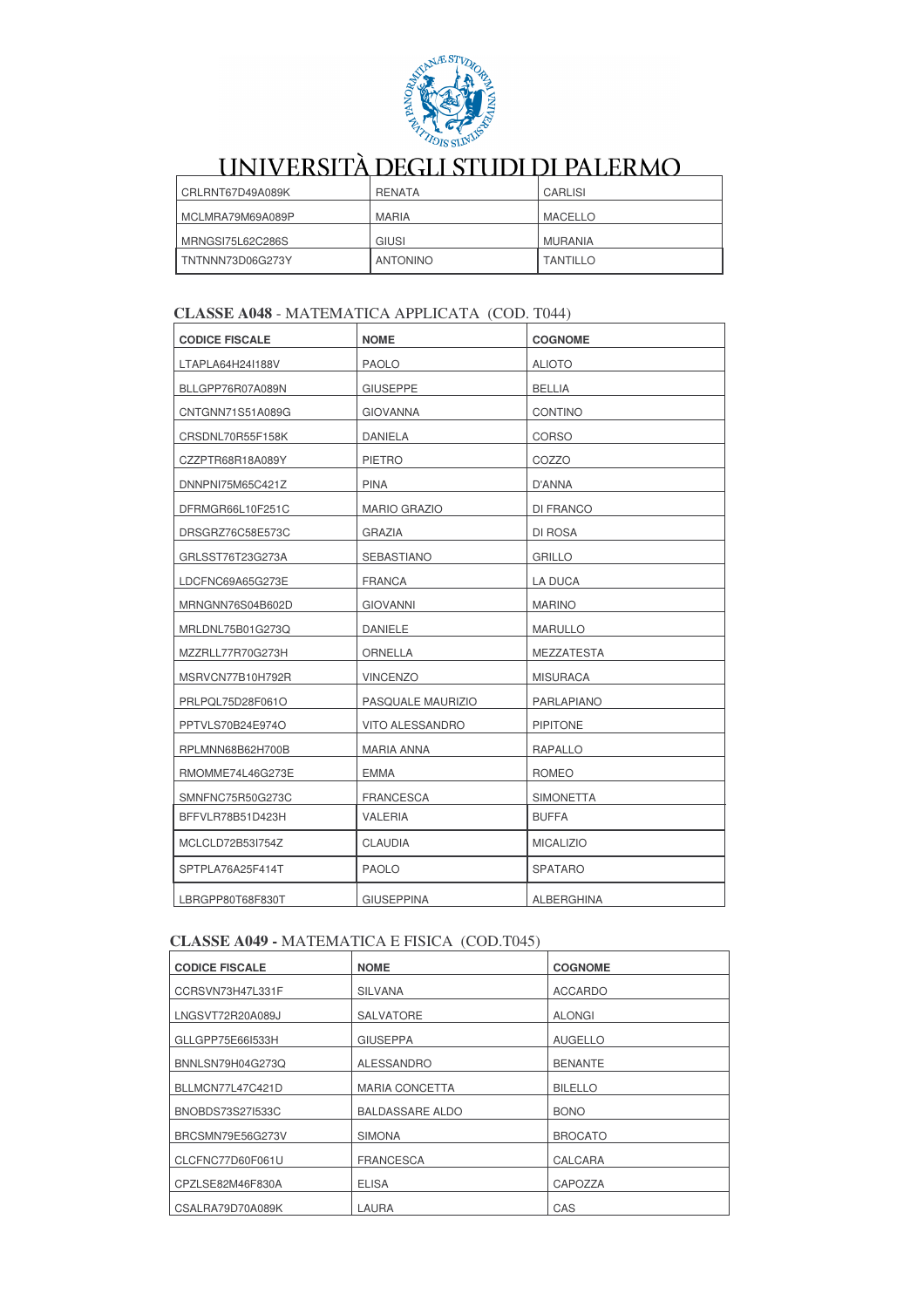

|                  | UNIVERSITÀ DEGLI STUDI DI PALERMO |                    |
|------------------|-----------------------------------|--------------------|
| CMNCST71S41G273Z | <b>CRISTIANA</b>                  | <b>CIMINO</b>      |
| CLLMNL81S44G263C | <b>EMANUELA</b>                   | <b>COLLURA</b>     |
| DVNDNL72T44G273X | DANIELA                           | <b>DE VINCENZI</b> |
| DLIRRT77P67I533G | ROBERTA MONICA GIUSEPPA           | DI LEO             |
| NEIGRZ69S70G348G | <b>GRAZIA</b>                     | <b>ENIA</b>        |
| FRTGPP78L63A089K | <b>GIUSEPPINA AGNESE</b>          | <b>FORTE</b>       |
| MLZSRG72A13C356L | <b>SERGIO</b>                     | <b>MILIZIANO</b>   |
| PNTMRA82D47C286Z | <b>MARIA</b>                      | <b>PANTANO</b>     |
| RLLCRN80D67E974G | <b>CATERINA</b>                   | <b>RALLO</b>       |
| RGGCRN79R55G273Z | <b>CATERINA</b>                   | <b>RIGGIO</b>      |
| BNNFNC83P44G273T | <b>FRANCESCA</b>                  | <b>BENNICI</b>     |
| GRDMSM81M16G273Y | <b>MASSIMO</b>                    | <b>GIORDANO</b>    |
| TRLLSN73L23G273Z | <b>ALESSANDRO</b>                 | <b>TRIOLO</b>      |

#### CLASSE A050 - MATERIE LETTERARIE NEGLI ISTITUTI DI ISTRUZIONE SECONDARIA DI II GRADO (COD. T046)

| <b>CODICE FISCALE</b>   | <b>NOME</b>             | <b>COGNOME</b>    |
|-------------------------|-------------------------|-------------------|
| CCMNMR76P66C696F        | ANNA MARIA              | <b>ACCOMANDO</b>  |
| DLFVLR78D65F258C        | VALERIA                 | <b>ADELFIO</b>    |
| LBNCRN81R69G273Y        | CATERINA                | <b>ALBANO</b>     |
| BLARSL80L61A859W        | <b>ROSSELLA</b>         | <b>BALI'</b>      |
| BRBSNT76L41A351N        | <b>ASSUNTA</b>          | <b>BARBA</b>      |
| <b>BRNFNC75L59I533R</b> | FRANCESCA               | <b>BARONE</b>     |
| BRRNNN78D15G273M        | ANTONINO                | <b>BARRECA</b>    |
| BRTGLI80P63F061S        | GIULIA                  | <b>BERTUGLIA</b>  |
| BMMMGH75A53G348F        | <b>MARGHERITA</b>       | <b>BOMMARITO</b>  |
| BNNGPP76P49A176A        | GIUSEPPINA              | <b>BONANNO</b>    |
| BNNVNT80A59E541E        | VALENTINA               | <b>BONANNO</b>    |
| BNOGZM66H44I533R        | IGNAZIA MARIA GABRIELLA | <b>BONO</b>       |
| BNOMTR78E43I533N        | <b>MARTA RITA</b>       | <b>BONO</b>       |
| BRSRSL81S58G273U        | <b>URSULA</b>           | <b>BRUSCATO</b>   |
| CLBNLS81M63A176U        | ANNALUISA               | CALABRO'          |
| CLLRSL70T59G273M        | <b>ROSALIA</b>          | CALLIV            |
| CNGGPP76E55G273C        | <b>GIUSEPPINA</b>       | <b>CANGIALOSI</b> |
| CNZMRA79M63G273N        | MARIA                   | CANZONERI         |
| CRNMCR73D46I199E        | <b>MARIA CRISTINA</b>   | CARIANNI          |
| CRSNNT79E65G273J        | ANTONIETTA              | <b>CARUSO</b>     |
| CSTNLS78D47G273U        | ANNALISA                | CASTELLO          |
| CTLLRA84T67A089H        | LAURA                   | CATALANO          |
| CMNVCN77T14G273T        | <b>VINCENZO</b>         | <b>CIMINELLO</b>  |
| CNIZNE79D46H792U        | <b>ZENIA</b>            | <b>CIUNI</b>      |
| CVLGNN75P29A089R        | <b>GIOVANNI</b>         | <b>CIVILT</b>     |
| CFFNNN69H67D567Q        | <b>ANTONINA</b>         | <b>COFFARO</b>    |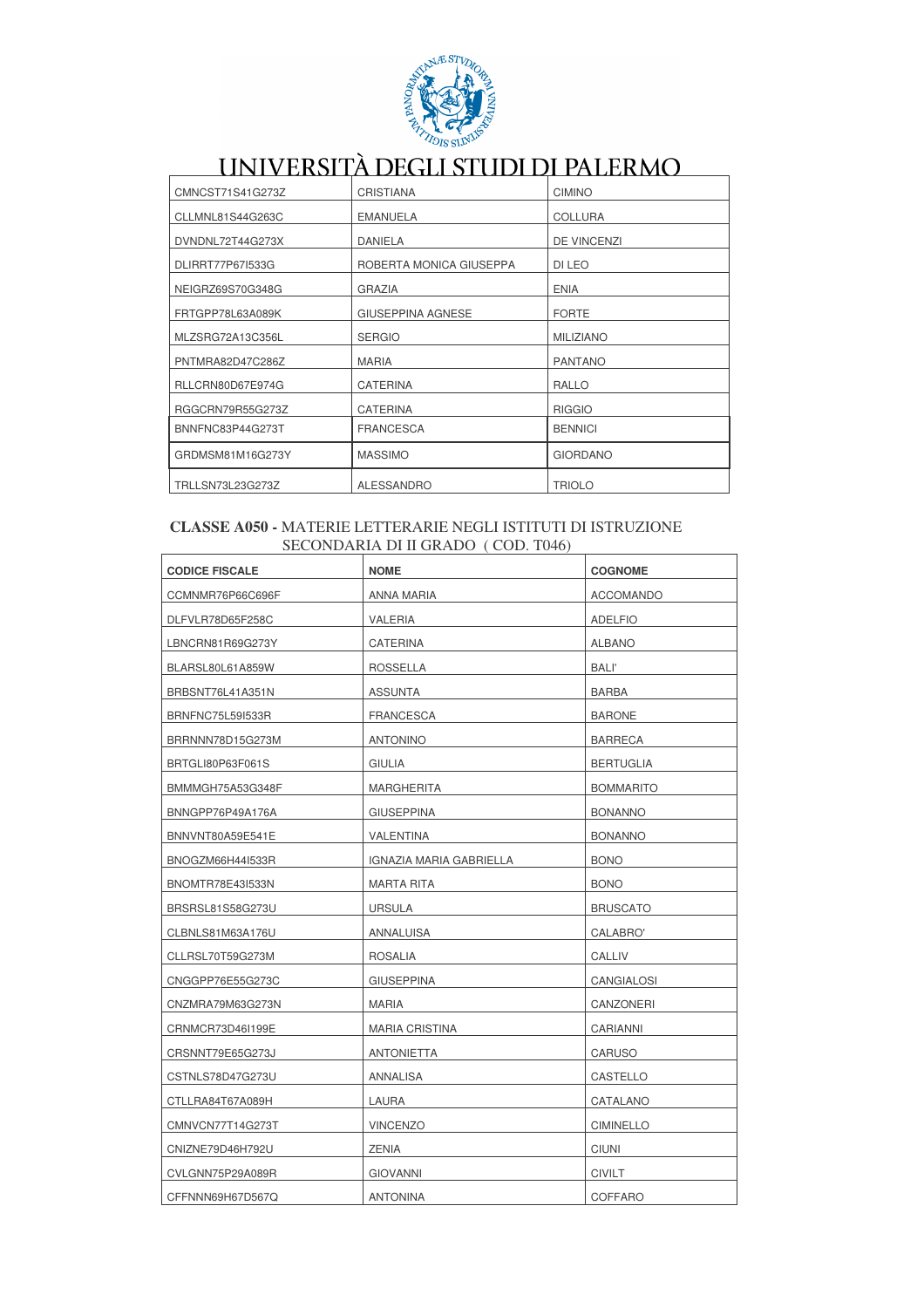

| CMPNMR66R69G273T | ANNA MARIA                 | COMPARETTO             |
|------------------|----------------------------|------------------------|
| CSNGNN81M57D423H | <b>GIOVANNA</b>            | <b>COSENTINO</b>       |
| CSTMRA73P61L112Z | <b>MARIA</b>               | COSTANZA               |
| CCCGPP77B65I533G | GIUSEPPINA ACCURSIA        | <b>CUCCHIARA</b>       |
| CMLCCT81C46G273M | <b>CONCETTA</b>            | <b>CUMELLA</b>         |
| DCRLSE78E63A089R | <b>ELISA</b>               | DI CARO                |
| DCHMRT80E61G273U | MARIARITA                  | DI CHIARA              |
| DFRRSL79L42G273U | <b>ROSALIA</b>             | DI FRANZA              |
| DGRMLL74R41G273C | MARIELLA                   | DI GIORGIO             |
| DLIGNN76S44D009T | <b>GIOVANNA</b>            | DI LEO                 |
| DMGLTZ77H47L112H | LETIZIA                    | DI MAGGIO              |
| DSTDMR68L42F061V | DIANA MARIA                | DI STEFANO             |
| DTRMRN77S47G348E | MARIA ORIANA               | DI TRAPANI             |
| DMRSVT81L53G511A | <b>SALVATRICE</b>          | <b>DIMARIA</b>         |
| MNLSMN68T41G273U | <b>SIMONA</b>              | <b>EMANUELE</b>        |
| RRNCDD51S50C286P | CANDIDA                    | <b>ERRANTE PARRINO</b> |
| FLZVNT78E52G273U | VALENTINA                  | <b>FALZONE</b>         |
| FRRMRP80B42C286B | <b>MARIA PIA</b>           | FERRANTE               |
| FNTNCC67L61L331J | ANNA CECILIA               | <b>FONTANA</b>         |
| FNTBGD75E67D423E | <b>BRIGIDA DAIANA</b>      | <b>FONTE</b>           |
| GLTCLD75D59G273Z | CLAUDIA                    | <b>GALATI</b>          |
| GLTRSR74L50L112E | <b>ROSARIA</b>             | <b>GALIOTO</b>         |
| GRCVNI77C44G273X | <b>IVANA</b>               | <b>GERACI</b>          |
| GRLVNT79D49H269L | VALENTINA                  | GERALDI                |
| GMBGPP76L11I533G | <b>GIUSEPPE</b>            | <b>GIAMBALVO</b>       |
| GGLCTA77B43H743H | CATIA                      | GIGLIO                 |
| GRZPTR74S26G348F | <b>PIETRO</b>              | <b>GORIZIANO</b>       |
| LMGVVN81A64G273G | <b>VIVIANA</b>             | LA MAGRA               |
| LNTGCH74D44F061Y | <b>GIOACCHINA PATRIZIA</b> | <b>LENTINI</b>         |
| LSCRSL77C57G273N | ROSALIA                    | LISCIANDRELLO          |
| LVLCCT80L49G273Y | CONCETTA                   | <b>LIVOLSI</b>         |
| LGDGRL78H41G273J | <b>GABRIELLA</b>           | LO GIUDICE             |
| MDNRSL81E52A089U | <b>ROSALIA</b>             | <b>MADONIA</b>         |
| MNGCML78D61I356U | <b>CARMELA MARIA</b>       | <b>MANGIONE</b>        |
| MNSGPP78C59A176P | <b>GIUSEPPINA</b>          | <b>MANISCALCHI</b>     |
| MNTSNN73H49Z112H | SABINA ANNA                | <b>MANTA</b>           |
| MRRLSE77M58H269T | <b>ELISA</b>               | <b>MARRANCA</b>        |
| MZZMRS78R41D423G | <b>MARIA ROSARIA</b>       | MAZZEO                 |
| MCLVNT82A64G273Q | VALENTINA                  | <b>MICELI</b>          |
| MSTRSL75R54G273D | <b>ROSALIA</b>             | <b>MISTRETTA</b>       |
| MDSMNC81D70G348I | <b>MONICA</b>              | <b>MODESTO</b>         |
| MDCLRZ77H67H269R | LUCREZIA                   | <b>MODICA</b>          |
| NPLMRA71D45G273W | <b>MARIA</b>               | <b>NAPOLI</b>          |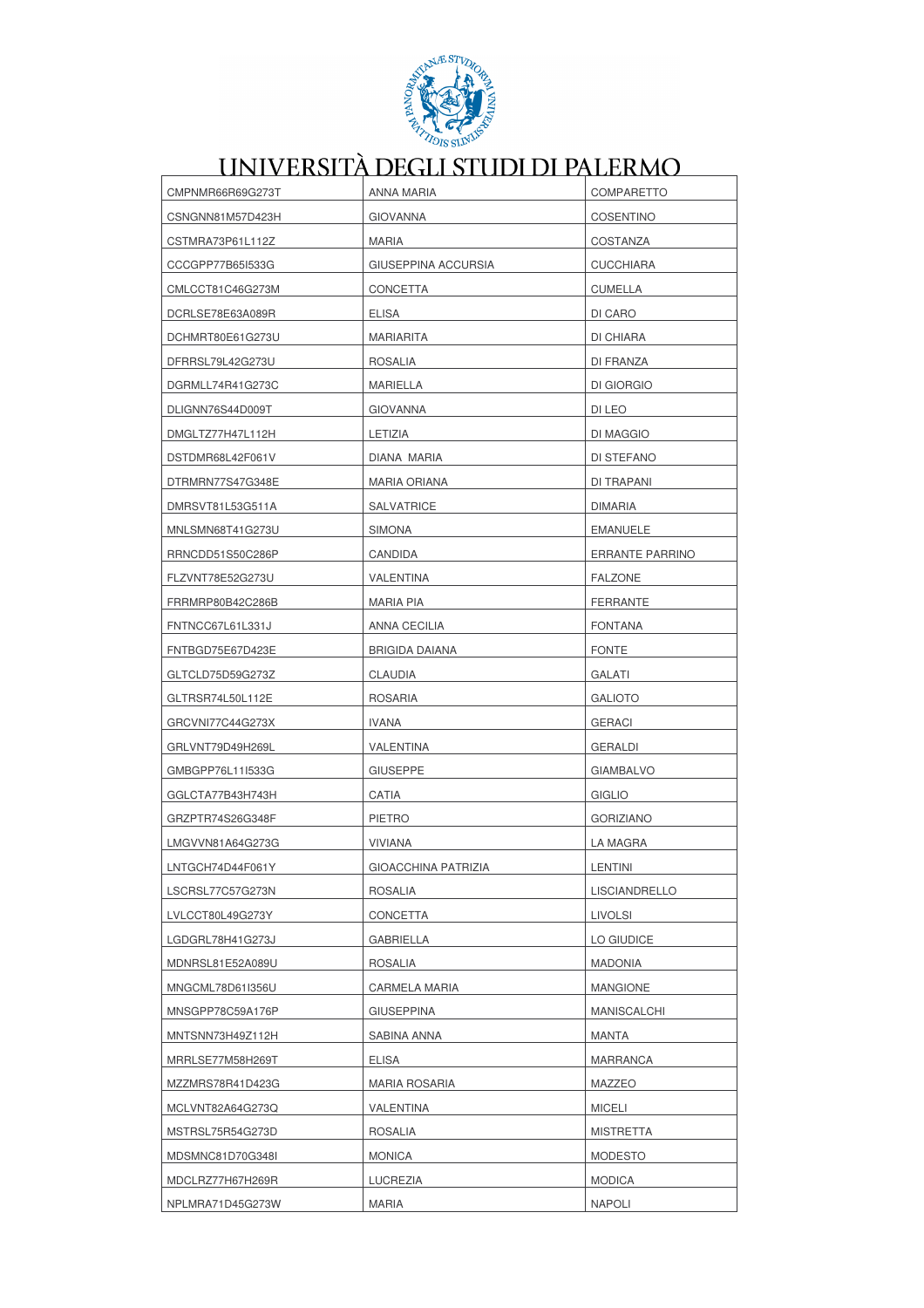

| NBLLNE81D66F205B | <b>ELIANA</b>          | <b>NOBILE</b>     |
|------------------|------------------------|-------------------|
| PNZMLA75L66G511S | AMELIA                 | PANZECA           |
| PRRMNT82B60A176Z | <b>MARIA ANTONELLA</b> | <b>PARRINO</b>    |
| PTRFNC81E27G348L | <b>FRANCESCO</b>       | <b>PETRUSO</b>    |
| PZZFNC79B13D009H | <b>FRANCESCO</b>       | PIAZZA            |
| RBNNRT71B52C286X | ANNA RITA              | <b>RUBINO</b>     |
| SLDCRN76L54C286U | CATERINA               | SALADINO          |
| SLMVLB81D48G348X | <b>VITALBA</b>         | SALAMONE          |
| SLMFNC81E68G273R | <b>FRANCESCA</b>       | SALEMI            |
| SLMVNT79P53A089Q | VALENTINA              | SALEMI            |
| SNFGPP73B13G273L | <b>GIUSEPPE</b>        | SANFILIPPO        |
| SNTMDN77S42G273L | MARIA DENISE           | SANTALUCIA        |
| SNTNGL79E67I533L | ANGELA                 | SANTANGELO        |
| SPNMCN71P60E337G | <b>MARIACONCETTA</b>   | SAPIENZA          |
| SRDVLR80A69E974K | VALERIA                | <b>SARDO</b>      |
| SCRMGH75E66D423Z | MARGHERITA             | <b>SCARLATA</b>   |
| SCRGNE72P14G511A | <b>EUGENIO</b>         | <b>SCARNICI</b>   |
| SCVRLS79H70B429R | RITA ELISA             | <b>SCIOV</b>      |
| SCLGNN76D43I533Z | <b>GIOVANNA</b>        | <b>SCLAFANI</b>   |
| SCLVGN79E41C351Q | <b>VIRGINIA</b>        | <b>SCOLLO</b>     |
| SPLDNL75M53A089R | DANIELA                | SPALANCA          |
| SPRVCN78H67G263H | <b>VINCENZA</b>        | <b>SPARACIO</b>   |
| TRDNNL57R55G273X | <b>ANTONELLA</b>       | <b>TARDI</b>      |
| TRMMNL77C64G273F | MARINELLA              | <b>TERMINE</b>    |
| TTLMLN69B55C130K | MARIA ELENA            | <b>TITOLA</b>     |
| VLLGNN69D70A546F | <b>GIOVANNA</b>        | VELLA             |
| VLLGLN77C64F952Y | <b>GERLANDA IRENE</b>  | VELLA             |
| VNTNLS83D65G273P | <b>ANNALISA</b>        | <b>VENTURELLA</b> |
| VTLMRT84L70G273C | MARIA RITA             | <b>VITALE</b>     |
| VVNRRT80E12D423U | ROBERTO                | <b>VIVONA</b>     |
| ZTIMLN81M62G273I | MARIA ELENA            | <b>ZITO</b>       |
| VTLTNA76D46F251G | TANIA                  | VITALE            |
| CMPNNA80P46D423L | ANNA                   | CAMPO             |
| CNCCML72H55G273D | <b>CARMELA MARIA</b>   | CANCEMI           |
| GTTRSL80M61B780C | ROSALIA                | GATTO             |
| MLIDRN84D57G273T | DORIANA                | MILIA             |
| SNFFNC83L64I533H | <b>FRANCESCA</b>       | <b>SANFILIPPO</b> |
| SVCMRA74L5815331 | MARIA                  | SAVOCA            |
| CMPLDN77B49G273V | LOREDANA               | CAMPO             |
| DSTCLR78S64H700J | CLARA                  | <b>DISTEFANO</b>  |
| GRDRRT68A19G273Y | ROBERTO                | <b>GRADITI</b>    |
| MZZDRT74C63G348P | DOROTEA                | MAZZOLA           |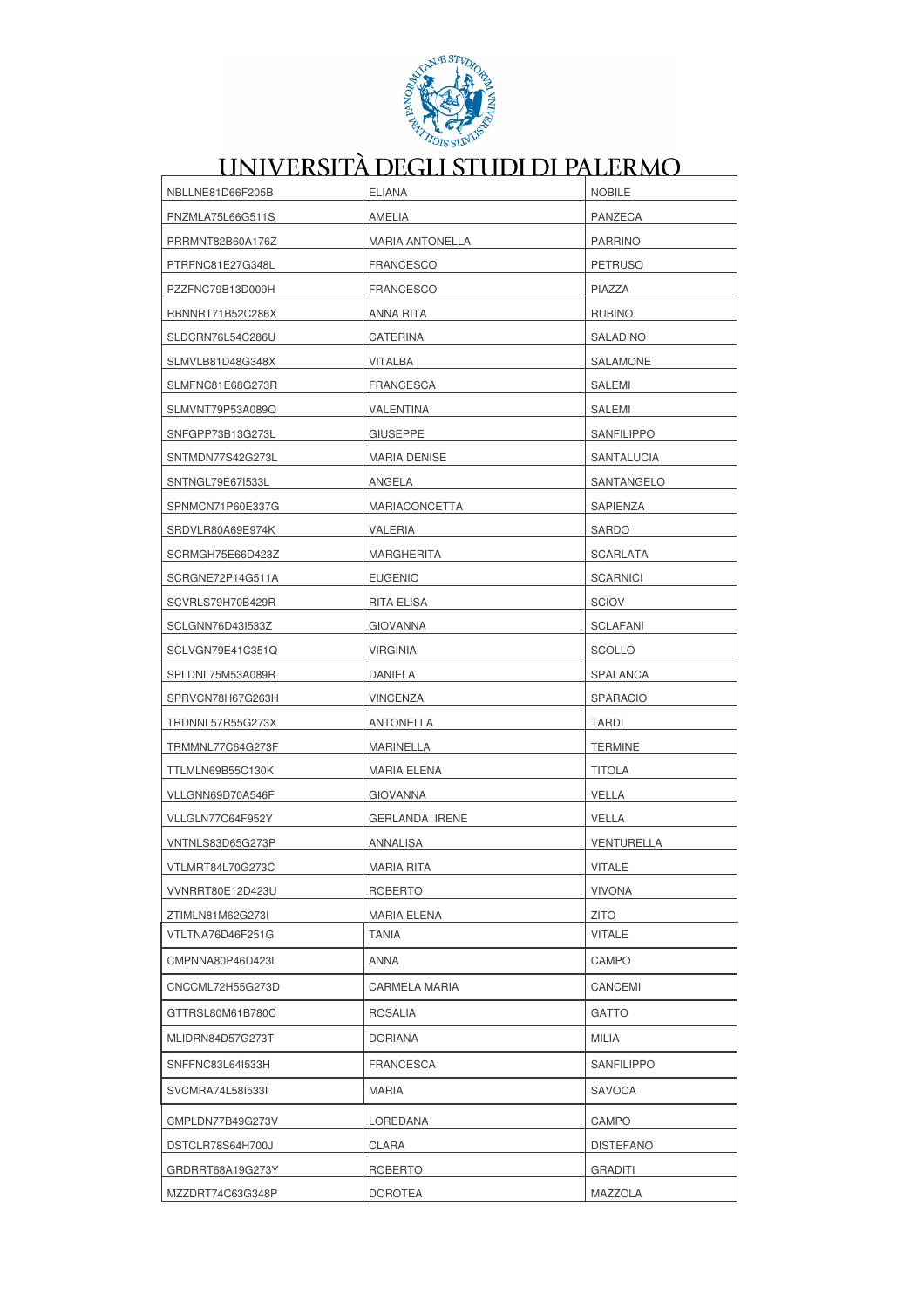

MNNMNL79C70A176Z

MANUELA

**MUNNA** 

#### CLASSE A051 - MATERIE LETTERARIE E LATINO NEI LICEI E NELL'ISTITUTO MAGISTRALE (COD. T047)

| <b>CODICE FISCALE</b> | <b>NOME</b>          | <b>COGNOME</b>    |
|-----------------------|----------------------|-------------------|
| BRSRNI77C45E431G      | <b>IRENE</b>         | <b>BRISCHETTO</b> |
| CFAMNM78R64C351N      | MARINA MANUELA       | CAF               |
| CMMRSL78R66D423U      | <b>ROSALIA</b>       | CAMMARERI         |
| CRNMGR74E44G273Y      | <b>MARIA GRAZIA</b>  | <b>CERNIGLIA</b>  |
| DSTLSE81C47F158L      | ELISA                | <b>DISTEFANO</b>  |
| FGLMRP67H47E974D      | <b>MARIA PIA</b>     | <b>FIGLIOLI</b>   |
| GNCSFN76P29G273V      | <b>STEFANO</b>       | <b>GANCI</b>      |
| GDRGRG76E60G273G      | <b>GIORGIA</b>       | <b>GUIDERA</b>    |
| LMNVNI81M46G273L      | IVANA                | LA MANTIA         |
| LCTFNC70T43C286P      | FRANCESCA            | LICATA            |
| LGRGNN72D66E974P      | <b>GIOVANNA</b>      | LO GRASSO         |
| MRNDNL68T70D423Z      | DANIELA              | <b>MARINO</b>     |
| MZZVCN65L59C421M      | <b>VINCENZA</b>      | MAZZOLA           |
| NCTMLS74H64G273S      | <b>MARIA LUISA</b>   | <b>NICITRA</b>    |
| NCLMGB80C63G273M      | MARIA GABRIELLA      | <b>NICOLOSI</b>   |
| PRDGVR79B49G273G      | <b>GINEVRA PAOLA</b> | <b>PARDO</b>      |
| PRRGLL68D62C286Q      | GISELLA ANNA         | <b>PARRINO</b>    |
| PRVCML79R67H269B      | CARMELA              | PROVENZANO        |
| PLLNDA78S65A089U      | <b>NADIA</b>         | <b>PULLARA</b>    |
| SLLTNA81E47A089Q      | <b>TANIA</b>         | SALL              |
| SNGGRG74L02G273L      | <b>GIORGIO</b>       | SANGIORGI         |
| TRRCHR80P55L112C      | <b>CHIARA</b>        | <b>TERRANOVA</b>  |
| TMMNMR74A63A239A      | ANNA MARIA           | <b>TUMMINELLO</b> |
| VLLSFN66S53H159R      | <b>STEFANA</b>       | <b>VELLA</b>      |
| VLLMRA77M59B429Q      | <b>MARIA</b>         | VELLA             |
| FRILNE78T47G273N      | <b>ELIANA</b>        | <b>FIORE</b>      |

#### CLASSE A058 - SCIENZE E MECCANICA AGRARIA E TEC.DI GEST.AZ., FITOPATOL. ED ENTOMOL. AGR. (COD. T048)

| 11101/1101, 110 11110/1101, 1101, 1000, 1010 |                     |                   |
|----------------------------------------------|---------------------|-------------------|
| <b>CODICE FISCALE</b>                        | <b>NOME</b>         | <b>COGNOME</b>    |
| LGNMGR77A64E974Z                             | <b>MARIA GRAZIA</b> | <b>ALAGNA</b>     |
| BRZVTI77E27G273E                             | <b>VITO</b>         | <b>BORZELLINO</b> |
| CMPMRA78D67H269E                             | <b>MARIA</b>        | CAMPO             |
| CSSCML76R47D960T                             | CARMELA             | CASSARA'          |
| CNQCGR69S11D514R                             | CALOGERO            | <b>CINQUEMANI</b> |
| CLLSVT76H08I185Z                             | <b>SALVATORE</b>    | <b>CIULLA</b>     |
| GZZGTN75R03F251S                             | <b>GAETANO</b>      | <b>GUZZO</b>      |
| LCNMNN73S63F251B                             | <b>MARIANNA</b>     | LOIACONO PEZZINO  |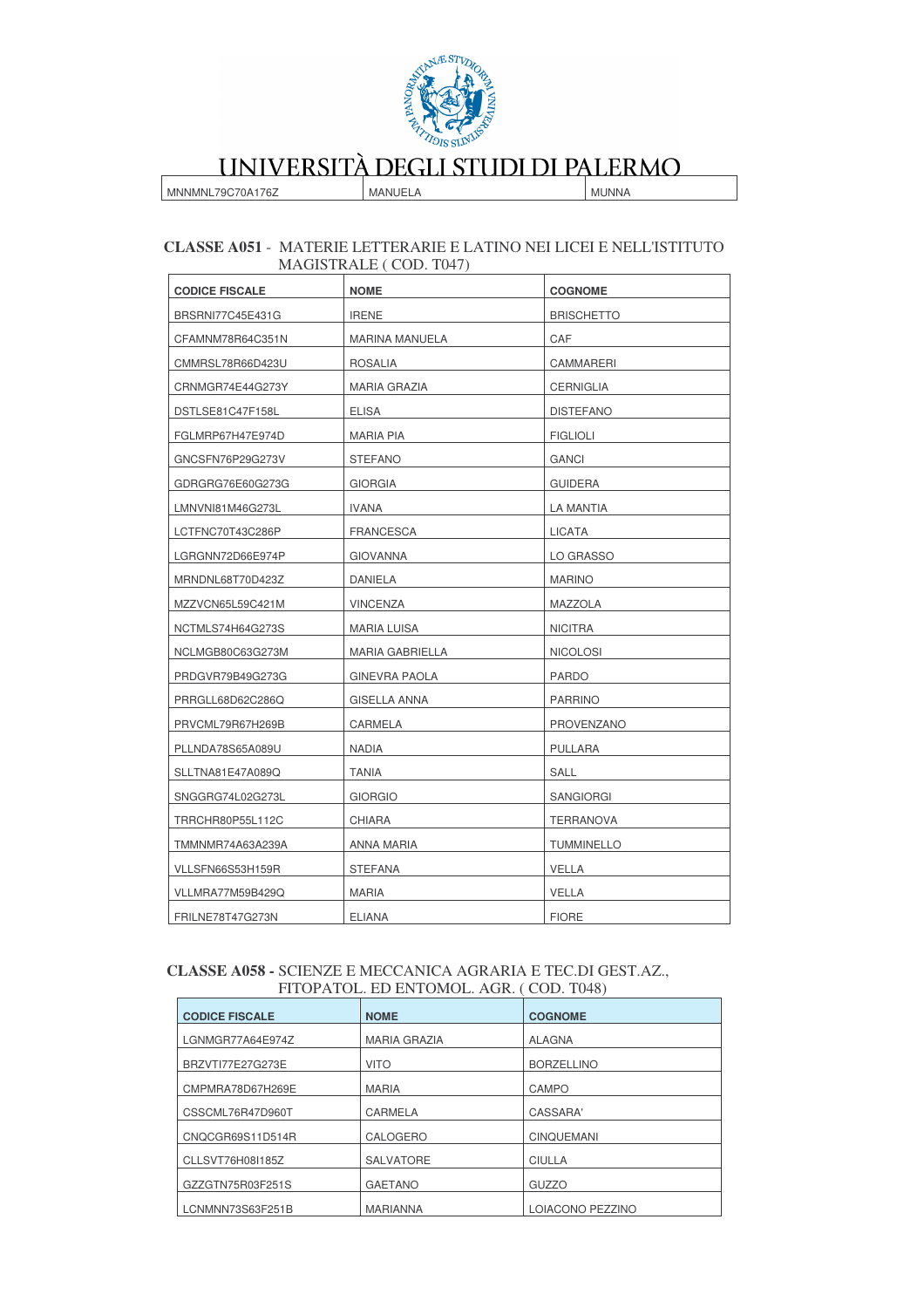

| MSSCML78C14C351D | CARMELO                 | <b>MESSINA</b>      |
|------------------|-------------------------|---------------------|
| MGLLSE74C58H163V | <b>ELISA</b>            | <b>MIGLIORISI</b>   |
| MRTNGL76C60G273S | ANGELA                  | <b>MORTELLARO</b>   |
| PTRGPP70H23I754G | <b>GIUSEPPE</b>         | <b>PETROLITO</b>    |
| PCCGCM68P02F206L | <b>GIACOMO</b>          | <b>PICCIOLO</b>     |
| PLUNNT70T45G273Z | <b>ANTONIETTA</b>       | <b>PULEO</b>        |
| SLVSFN70R29F158Y | <b>STEFANO</b>          | <b>SALVO</b>        |
| STRMHL71D21F158F | <b>MICHELE</b>          | <b>STURIALE</b>     |
| TLLGPP69P04B486S | <b>GIUSEPPE</b>         | <b>TALLUTO</b>      |
| VTLVCN77E06D960V | <b>VINCENZO</b>         | <b>VITALE</b>       |
| RNNNNT75B66E953R | <b>ANTONIETTA MARIA</b> | <b>ARNONE</b>       |
| LCTGNN76B11A089J | <b>GIANNI</b>           | <b>LICATA TISSI</b> |
| SCRGPP82E27Z112W | <b>GIUSEPPE</b>         | <b>SCARITO</b>      |

#### **CLASSE A060 -** SCIENZE NATURALI, CHIMICA E GEOGRAFIA, MICROBIOLOGIA ( COD. T049)

| <b>CODICE FISCALE</b> | <b>NOME</b>            | <b>COGNOME</b>    |
|-----------------------|------------------------|-------------------|
| CQRNNN77L12G273E      | <b>ANTONINO SERGIO</b> | <b>ACQUARO</b>    |
| MBRNLS74S25G273F      | NATALE SERGIO          | <b>AMBROGIO</b>   |
| RDGMRA64M56H700Y      | <b>MARIA</b>           | ARDAGNA           |
| CSTMRA81L70G273K      | MARIA                  | CASTRONOVO        |
| CCCLVI76M61G273J      | LIVIA                  | <b>CIACCIO</b>    |
| CNSGPP73P55C421E      | <b>GIUSEPPINA</b>      | <b>CONOSCENTI</b> |
| CTTCGR79P14H269U      | CALOGERO               | <b>COTTONE</b>    |
| CSMNTN73T11G348W      | <b>ANTONIO</b>         | <b>CUSUMANO</b>   |
| DCSMRA79T67A089E      | MARIA                  | DE CASTRO         |
| DMTPLA75A09C342K      | <b>PAOLO</b>           | DI MATTIA         |
| DBLGNN76R18C342Q      | <b>GIOVANNI LUIGI</b>  | <b>DIBILIO</b>    |
| VNGGYM73E71G273L      | <b>GIUSY MARIA</b>     | <b>EVANGELICO</b> |
| FRNCNZ75T43H792A      | CINZIA                 | <b>FARINA</b>     |
| FRNRRT75B02G511L      | <b>ROBERTO</b>         | <b>FRANCO</b>     |
| GRDGPP76R18A089O      | <b>GIUSEPPE</b>        | <b>GIORDANO</b>   |
| LBRDLL73D62L219D      | <b>ODILLE</b>          | <b>LIBERTINO</b>  |
| MRNTZN77C57D423A      | TIZIANA                | <b>MARINO</b>     |
| MRTLSN77A27G273Y      | ALESSANDRO             | <b>MARTORANA</b>  |
| MLILRT77D22A089Y      | <b>ALBERTO</b>         | <b>MILIA</b>      |
| RGGGPP75L47H269J      | <b>GIUSEPPINA</b>      | <b>RIGGI</b>      |
| RSSGNN72M31I533S      | <b>GIANNI</b>          | <b>RUSSO</b>      |
| SMMVNI78L45A089L      | <b>IVANA</b>           | <b>SAMMARTINO</b> |
| SCBLCA80B65G273P      | <b>ALICE</b>           | <b>SCIABICA</b>   |
| SCNLRI80L57E541X      | <b>ILARIA</b>          | <b>SCIANNA</b>    |
| SCRGPP75R25A089R      | <b>GIUSEPPE</b>        | <b>SCORSONE</b>   |
| SFRNNA66D45C067Z      | <b>ANNA</b>            | SFERRUZZA         |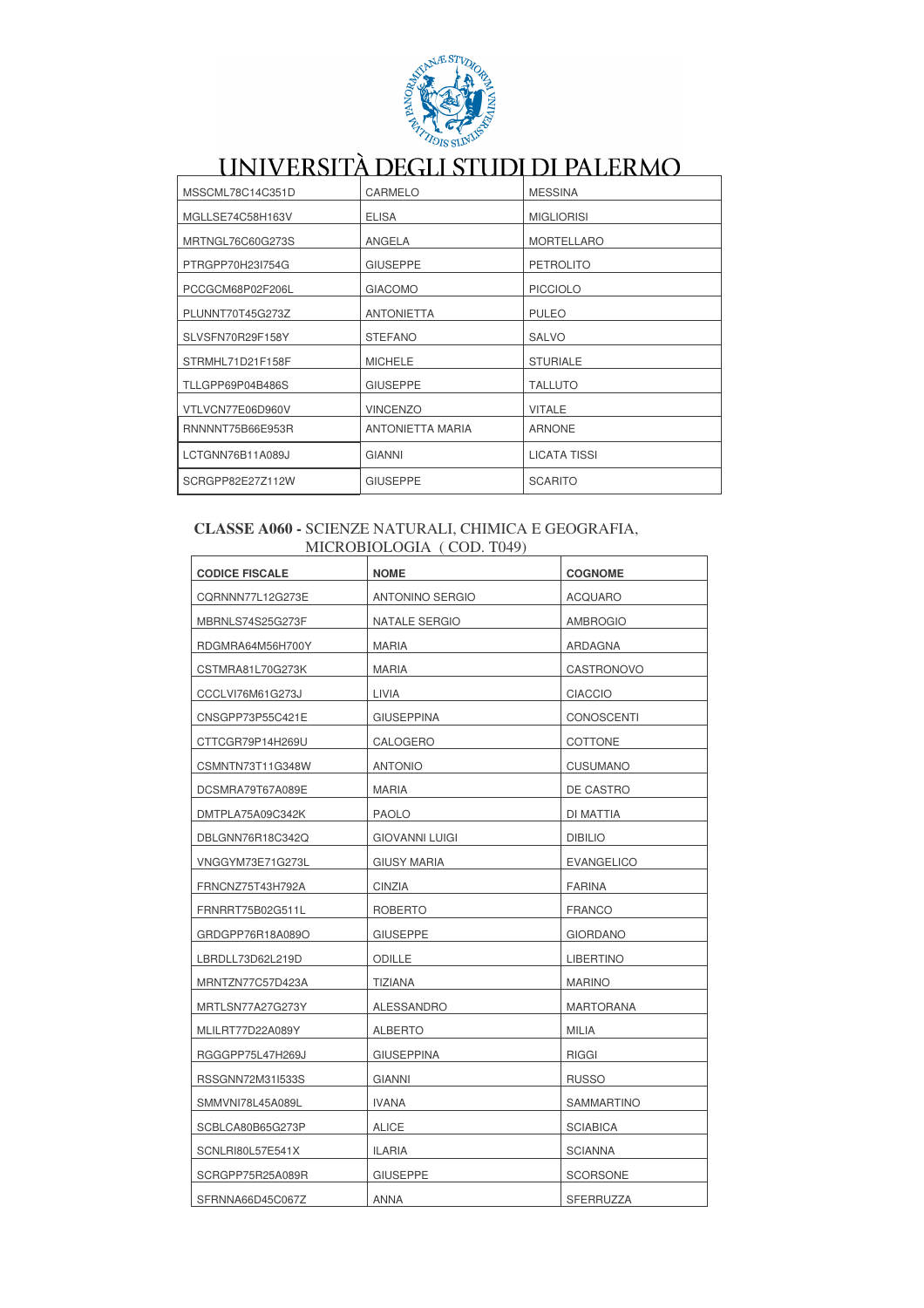

| TRNVNT78T46G273M | <b>VALENTINA</b> | <b>TORNAMBE'</b> |
|------------------|------------------|------------------|
| VCCTRS69R42C067Z | TERESA           | VACCARELLA       |
| VTRDNC76A22A089T | <b>DOMENICO</b>  | <b>VETRO</b>     |
| GNNCML70C51C421P | <b>CARMELITA</b> | <b>GENNUSO</b>   |
| SVLNNN64C61E974Y | <b>ANTONINA</b>  | SAVALLA          |
| ZTIPLA77T31I533W | <b>PAOLO</b>     | <b>ZITO</b>      |

### **CLASSE A061 - STORIA DELL'ARTE (COD. T050)**

| <b>CODICE FISCALE</b> | <b>NOME</b>              | <b>COGNOME</b>   |
|-----------------------|--------------------------|------------------|
| BGLNNN72A08D861T      | <b>ANTONINO</b>          | <b>BAGLIO</b>    |
| BGNLRN74T56C927Z      | LORENA                   | <b>BAGNATI</b>   |
| CCRDNC67P51C067S      | <b>DOMENICA</b>          | <b>CICERO</b>    |
| CNTGNN68D15C342D      | <b>GIOVANNI</b>          | <b>CONTINO</b>   |
| DNTFTN74R60F206X      | <b>FORTUNATA</b>         | <b>DONATO</b>    |
| GRCFNC81L02G273O      | <b>FRANCESCO</b>         | <b>GERACI</b>    |
| GNTMRA72B45H163O      | <b>MARIA</b>             | <b>GIUNTA</b>    |
| NNZLRA78A63G273J      | LAURA                    | <b>IANNUZZI</b>  |
| LPRGTN81P05F251H      | <b>GAETANO</b>           | LIPARI           |
| LSCDTL77D59D530C      | <b>DONATELLA</b>         | <b>LISCIOTTO</b> |
| LMBRSO61P65I785N      | <b>ROSA</b>              | LOMBARDO         |
| MNGFNC68P20A638J      | <b>FRANCESCO TINDARO</b> | <b>MANGANO</b>   |
| MNNBBR78B65G273I      | <b>BARBARA</b>           | <b>MANNELLO</b>  |
| MRCSNL74M67I199H      | <b>SIMONA ELENA</b>      | <b>MARCHESE</b>  |
| MRCMRA64S61I754G      | <b>MARIA</b>             | <b>MARCHETTI</b> |
| PTTDNC67C15A638J      | <b>DOMENICO</b>          | <b>PETTINEO</b>  |
| RTNVCN81R28C927V      | <b>VINCENZO</b>          | <b>RAITANO</b>   |
| RCPNND70E07Z133X      | <b>ANTONIO DANIEL</b>    | <b>RECUPERO</b>  |
| RSTLLR70T50F206E      | ELISA LOREDANA           | <b>RESTA</b>     |
| RSSFNC73C56I533L      | <b>FRANCESCA</b>         | <b>RUSSO</b>     |
| SLVFPP77R09F065E      | <b>FILIPPO</b>           | <b>SALVAGGIO</b> |
| STSNNN79M50G273I      | ANTONINA MARIA           | <b>STASSI</b>    |
| TMMMGB64L48M109V      | <b>MARIAGABRIELLA</b>    | TUMMINELLI       |
| MNUMTR67D49E133C      | <b>MARIA TERESA</b>      | <b>UMANA</b>     |
| LPRSVT81P05F251V      | <b>SALVATORE</b>         | <b>LIPARI</b>    |

### CLASSE A246 - LINGUA E CIVILTA' STRANIERA (FRANCESE) (COD. T051)

| <b>CODICE FISCALE</b> | <b>NOME</b>            | <b>COGNOME</b>   |
|-----------------------|------------------------|------------------|
| GLLDNC74D55Z133G      | <b>DOMENICA</b>        | <b>AUGELLO</b>   |
| BLNNCL79L19D423D      | NICOLO'                | <b>BLUNDA</b>    |
| BSCMGH76H70Z110C      | <b>MARGHERITA RITA</b> | <b>BUSCEMI</b>   |
| CRGDVD79D16G273X      | <b>DAVIDE</b>          | CARAGLIANO       |
| CMNMLR80S58I199H      | MARIALAURA             | <b>CIMINO</b>    |
| CRMMRC81B11G273E      | <b>MARCO</b>           | <b>CIRIMINNA</b> |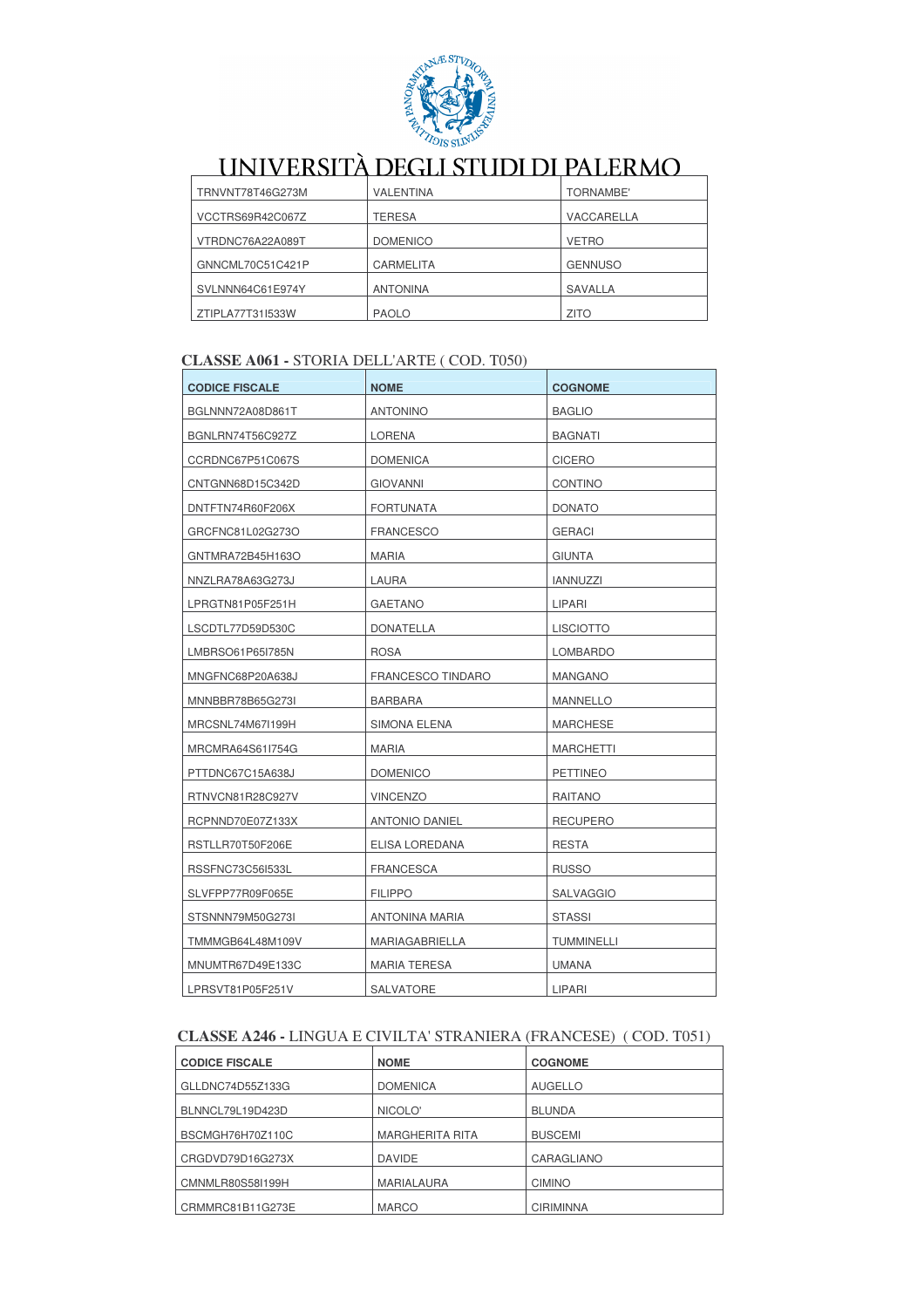

| CNSSFN72P52A089G | <b>SERAFINA</b>         | <b>CONSIGLIO</b>  |
|------------------|-------------------------|-------------------|
| CTRPLA74R55G273T | <b>PAOLA</b>            | <b>CUTR</b>       |
| DMTSVT67T03I188C | <b>SALVATORE</b>        | D'AMATO           |
| DVLGNN56E19C421E | <b>GIOVANNI</b>         | D'AVOLA           |
| DCSLCA82D50G273S | <b>ALICE</b>            | DI CESARE         |
| DSPSVR67D11G273Y | <b>SAVERIO</b>          | DI SPARTI         |
| DMNGPP75T51L219M | <b>GIUSEPPINA</b>       | <b>DIMINO</b>     |
| DMLCST70B61G273A | <b>CRISTINA</b>         | <b>DOMILICI</b>   |
| RMNMNC71C45G273J | <b>MONICA</b>           | IRMANA'           |
| LDCSVT79D28G273I | SALVATORE               | LO DUCA           |
| MRCMRP81T61C286P | <b>MARIA PIA</b>        | <b>MARCHESE</b>   |
| NBLFNC72D69G348L | <b>FRANCESCA</b>        | <b>NOBILE</b>     |
| PCRLBT74D52L331Y | <b>ELISABETTA</b>       | PECORILLA         |
| PRPSFN81A70G273R | <b>SERAFINA</b>         | <b>PURPURA</b>    |
| RNLCLD78H43G273I | <b>CLAUDIA</b>          | RINELLA           |
| SCHLJL76M52G273U | LEJLA                   | <b>SCHIR</b>      |
| TLLCRN64A70F544H | <b>CATERINA</b>         | <b>TALLUTO</b>    |
| RSUMLN80R68I356C | <b>MARILENA</b>         | <b>URSO</b>       |
| VTLRSL73M58E573K | <b>ROSALIA</b>          | <b>VITALE</b>     |
| PPRNFR73L47Z404B | <b>ANNA FRANCESCA</b>   | <b>PAPAROPOLI</b> |
| PCNVLR75L68D423J | <b>VALERIA</b>          | <b>PICONE</b>     |
| MRNNTN68A18Z133S | <b>ANTONIO</b>          | <b>MARIN</b>      |
| GNNMNG71E71E974F | MARIA ANGELA TIZIANA    | <b>GENNA</b>      |
| DDNMNT69H41D423R | <b>MARIA ANTONIETTA</b> | <b>DAIDONE</b>    |
| BNMCHR77S46G273R | <b>CHIARA</b>           | <b>BONOMONTE</b>  |

#### CLASSE A346 - LINGUA E CIVILTA' STRANIERA (INGLESE) (COD. T055)

| <b>CODICE FISCALE</b> | <b>NOME</b>       | <b>COGNOME</b>     |
|-----------------------|-------------------|--------------------|
| LBNGPP81L62G273F      | <b>GIUSEPPINA</b> | <b>ALBANESE</b>    |
| LSAMRA77R41Z112G      | <b>MARIA</b>      | <b>ALES</b>        |
| BLLFNC80B50G273O      | <b>FRANCA</b>     | <b>BALLISTRERI</b> |
| BNCRTI76H64C421V      | <b>RITA</b>       | <b>BIANCA</b>      |
|                       |                   |                    |
| BRGVCN75H17G273X      | <b>VINCENZO</b>   | <b>BRUGOGNONE</b>  |
| BSCSFN69M65G273X      | <b>STEFANIA</b>   | <b>BUSCEMI</b>     |
| CPCCLD79M53G273L      | <b>CLAUDIA</b>    | <b>CAPACI</b>      |
| CRNGPP80D51G273S      | <b>GIUSEPPINA</b> | <b>CERNIGLIA</b>   |
| CCRNZE72A41C067B      | <b>ENZA</b>       | <b>CICERO</b>      |
| CSTMCL69R65G273L      | <b>MARCELLA</b>   | COSTANZO           |
| DNNLSN65S46G273W      | <b>ALESSANDRA</b> | D'ANNA             |
| DCPMRA76D60A089V      | <b>MARIA</b>      | DI CAPO            |
| GNTVLR79M71A089J      | <b>VALERIA</b>    | <b>GENTILE</b>     |
| GRBDNL82B12L112G      | <b>DANIELE</b>    | <b>GERBASI</b>     |
| LMTVNT79L69G273Q      | <b>VALENTINA</b>  | LA MOTTA           |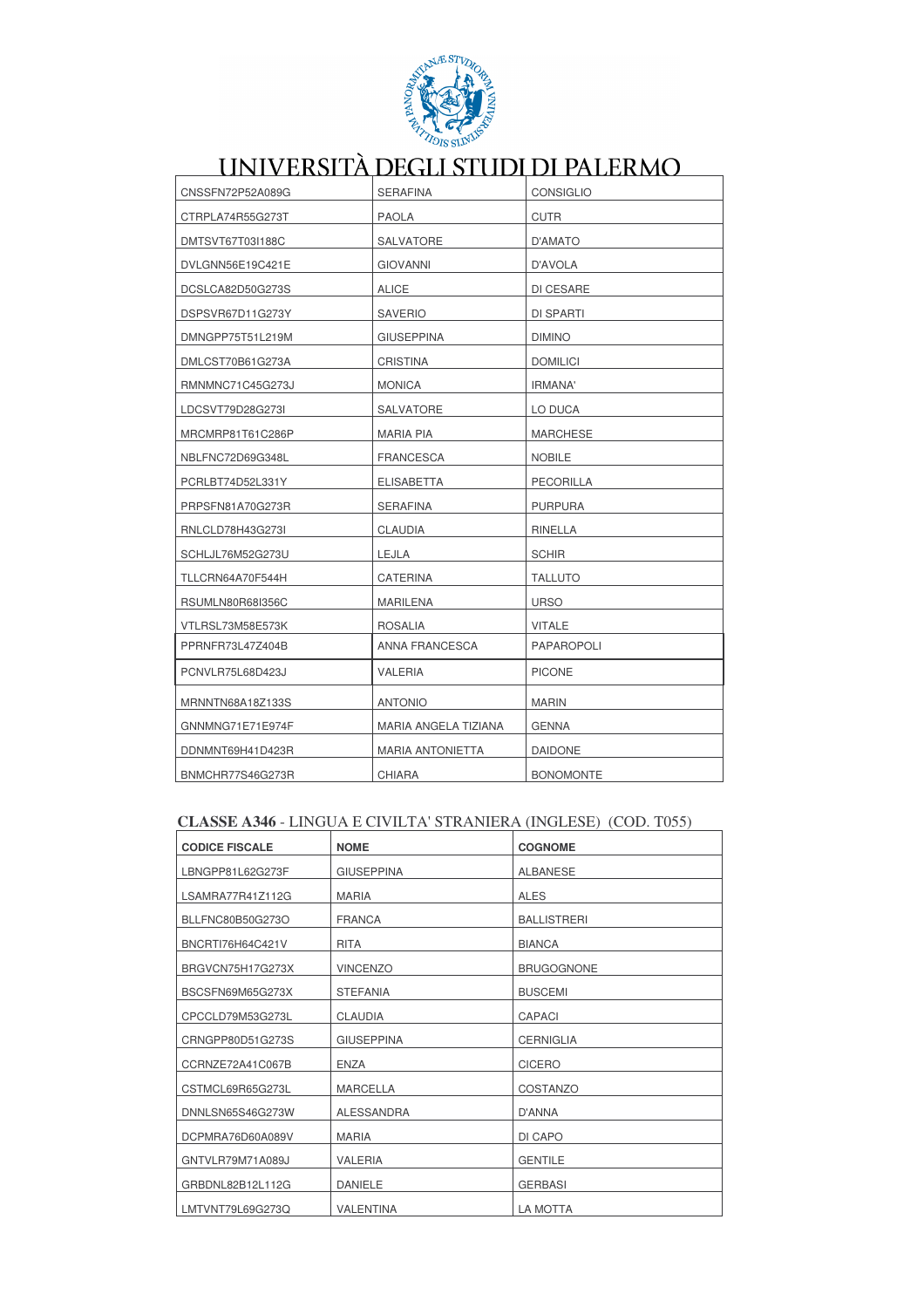

| LGRCCF77C49G282E | <b>CROCIFISSA</b>      | <b>LIGORI</b>     |
|------------------|------------------------|-------------------|
| LCSCMN78H53G273A | <b>CARMEN</b>          | LO CASCIO         |
| LCCNCY73C53Z404D | <b>NANCY</b>           | LO COCO           |
| LMBNRN75L61Z404V | NAZARENA               | <b>LOMBINO</b>    |
| LCNSNT65L67G273Z | <b>SANTA</b>           | <b>LUCANIA</b>    |
| LCCGRZ69D69G273D | GRAZIA                 | LUCCHESE          |
| LPUVCN70L50G273W | VINCENZA               | <b>LUPO</b>       |
| MNCRLN76L68A089W | <b>ROSALINDA</b>       | <b>MANCUSO</b>    |
| MGGPRZ79L48D423F | PATRIZIA MANUELA       | <b>MAGGIO</b>     |
| MZZLSN75M69G273M | ALESSANDRA             | MAZZOCCHI         |
| MSSLRL71H41B602I | ELEONORA ELENA         | <b>MESSINA</b>    |
| NLBRMR66M62E541Y | ROSA MARIA             | <b>NALBONE</b>    |
| NCSVLR78P54G273N | VALERIA                | <b>NICASTRO</b>   |
| PRVMRA73H69G273J | <b>MARIA</b>           | <b>PROVENZANO</b> |
| PMUSVT67L29H148B | SALVATORE              | <b>PUMA</b>       |
| SNCMRA77P67G273V | MARIA                  | <b>SANCIMINO</b>  |
| TRRGRZ77B41D009B | GRAZIA                 | <b>TORRETTA</b>   |
| VCCMNT83P69G273P | <b>MARIA ANTONELLA</b> | VACCARO           |
| ZNGLNE79A41G273M | ELENA                  | ZANGARA           |
| ZPPVNT81H58I199S | VALENTINA              | ZAPPULLA          |
| CDUSVR80P14F061J | <b>SAVERIO</b>         | CUDIA             |
| CQVNGL72L47G273J | ANGELA                 | ACQUAVIVA         |
| RCVSFN78L18D423E | <b>STEFANO</b>         | <b>RICEVUTO</b>   |
| PRLPLN66B50A764L | <b>PAOLINA</b>         | PARLI             |
| PSSNMR70L59I534F | ENZA MARIA             | <b>PASSAFIUME</b> |
| PRRMNN76L57Z404J | MARIANNA SANTINA M     | <b>PERRONE</b>    |
| LSSSRN81D69G273W | <b>SERENA</b>          | ALESSANDRA        |

### CLASSE A446 - LINGUA E CIVILTA' STRANIERA (SPAGNOLO) (COD. T052)

| <b>CODICE FISCALE</b> | <b>NOME</b>             | <b>COGNOME</b>      |
|-----------------------|-------------------------|---------------------|
| DRGMNT80T63D423B      | <b>MARIA ANTONIETTA</b> | <b>ADRAGNA</b>      |
| NGLNMR68P67D567K      | NADIA MARIA             | ANGILERI            |
| BNNWTR85H07D009N      | <b>WALTER</b>           | <b>BONANNO</b>      |
| BNSMGV77P56C286U      | <b>MARIA GIOVANNA</b>   | <b>BONSIGNORE</b>   |
| CRSDNL77S47L332V      | <b>DANIELA</b>          | <b>CARUSO</b>       |
|                       |                         |                     |
| CCCLLL75A53I356E      | LILLA                   | <b>CICCARELLO</b>   |
| CLBRNG69S49H269D      | <b>ROSANGELA</b>        | <b>CILIBERTO</b>    |
| CNTRNI80L54C351Y      | <b>IRENE</b>            | <b>CONTARINO</b>    |
| CNTSFN76H44F158C      | <b>STEFANIA</b>         | <b>CONTI NIBALI</b> |
| CSCCML67E59A089Q      | CARMELINA               | <b>CUSCHERA</b>     |
| DNNMRZ75R69M088A      | <b>MARZIA</b>           | <b>DENINA</b>       |
| DGVGPP79L68F061K      | <b>GIUSEPPA</b>         | DI GIOVANNI         |
| DPZRKE82M61G273I      | <b>ERIKA</b>            | DI PIAZZA           |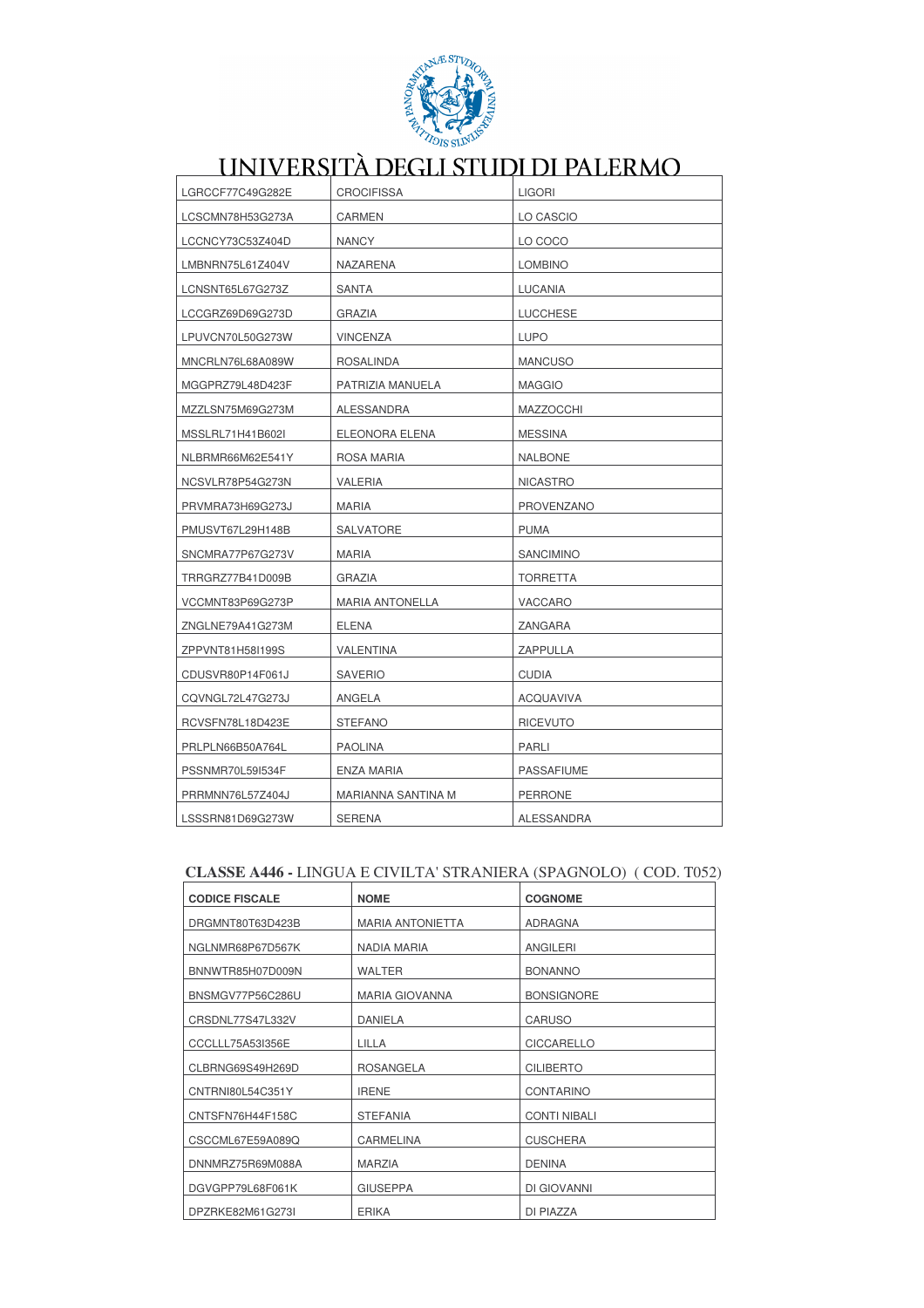

| DNTVRL76B43Z600T | <b>VALERIA ELIZABETH</b>   | <b>DONATO</b>       |
|------------------|----------------------------|---------------------|
| GNNLRA73P43D009W | <b>LAURA</b>               | <b>GENNARO</b>      |
| GRCMPL79D48I541O | <b>MARIA PALMA</b>         | <b>GERACI</b>       |
| GMMMNL80A63H700Q | <b>MANUELA</b>             | <b>GIAMMARINARO</b> |
| GNICRN75S46G273S | <b>CATERINA</b>            | <b>GINO</b>         |
| MSSLDA80D43G273Y | <b>ALIDA</b>               | <b>MESSINA</b>      |
| MLZBCM79C61C351R | <b>BIANCA MARIA STELLA</b> | <b>MILAZZO</b>      |
| NPLNTA74D56E573P | <b>ANITA</b>               | <b>NAPOLI</b>       |
| NZZMNT78B65D423C | <b>MARIANTONELLA</b>       | <b>NIZZA</b>        |
| PLPLRA67L61G273P | LAURA                      | PALPACELLI          |
| PNRCCT73S52Z133X | <b>CONCETTA</b>            | <b>PANARELLO</b>    |
| PRZLSN72B47G273O | <b>ALESSANDRA</b>          | PEREZ               |
| SCRCCT76A66C342H | CONCETTA NUNZIATA          | <b>SCARDILLI</b>    |
| SRRBND72L71D423I | <b>BELINDA</b>             | <b>SERRETTA</b>     |
| SMRMRA70C51D009A | <b>MARIA</b>               | <b>SMERAGLIA</b>    |
| SGMGPP77P43D423P | <b>GIUSEPPINA</b>          | <b>SUGAMIELE</b>    |
| TRRCRN80E69F061Z | <b>CATERINA</b>            | <b>TERRAMAGRA</b>   |
| MLTRSL84M51A089D | <b>ROSSELLA</b>            | <b>MILIOTI</b>      |
| VCRNNL83R71I199J | <b>ANTONELLA</b>           | <b>VICARIO</b>      |

### CLASSE A546-A545 LINGUA E CIVILTA' STRANIERA (TEDESCO) (COD. T054-T053)

| <b>CODICE FISCALE</b> | <b>NOME</b>            | <b>COGNOME</b>    |
|-----------------------|------------------------|-------------------|
| GGLGNN74R68F158R      | <b>GIOVANNA</b>        | <b>GUGLIELMO</b>  |
| BRBCCT73T55Z133A      | <b>CONCETTA</b>        | <b>BARBERI</b>    |
| BTTVCN75R30F899E      | <b>VINCENZO</b>        | <b>BUTTAFUOCO</b> |
| CRRGPP81D59Z112I      | <b>GIUSEPPINA</b>      | CORRADINO         |
| CSTPVV68R70Z112X      | PROVVIDENZA GRAZIA     | COSTA             |
| GNGGRM76A62Z112F      | <b>AGATA ERMELINDA</b> | <b>GANGEMI</b>    |
| HMBSVT80L19Z102V      | <b>SALVATORE</b>       | <b>HAMBURGER</b>  |

### **CLASSE C050-ESERCITAZIONI AGRARIE (COD. T056)**

| <b>CODICE FISCALE</b> | <b>NOME</b>            | <b>COGNOME</b>    |
|-----------------------|------------------------|-------------------|
| SRSMHL64E07B429D      | <b>MICHELE</b>         | <b>ASARISI</b>    |
| CNQNTN68S10D009W      | <b>ANTONIO</b>         | <b>CINQUEMANI</b> |
| DGVCGR78E10G273O      | CALOGERO               | DI GIOVANNA       |
| DVTGTN85L25C286S      | <b>GAETANO</b>         | DI VITA           |
| FRLSST70H07A522Y      | <b>SEBASTIANO</b>      | <b>FERLITO</b>    |
| GRCSVT63P26G211E      | <b>SALVATORE</b>       | <b>GERACI</b>     |
| GRSMRN60E13H154A      | <b>MARIANO</b>         | <b>GRASSO</b>     |
| LMLGPP74H05C351F      | <b>GIUSEPPE</b>        | LA MALFA          |
| LNZRSR82T50A056S      | <b>ROSARIA</b>         | LANZA             |
| MNNRLB76B69D423O      | <b>ROSALBA</b>         | MANNIRA'          |
| NSTGNG77D05C351M      | <b>GAETANO GIORGIO</b> | <b>NASITI</b>     |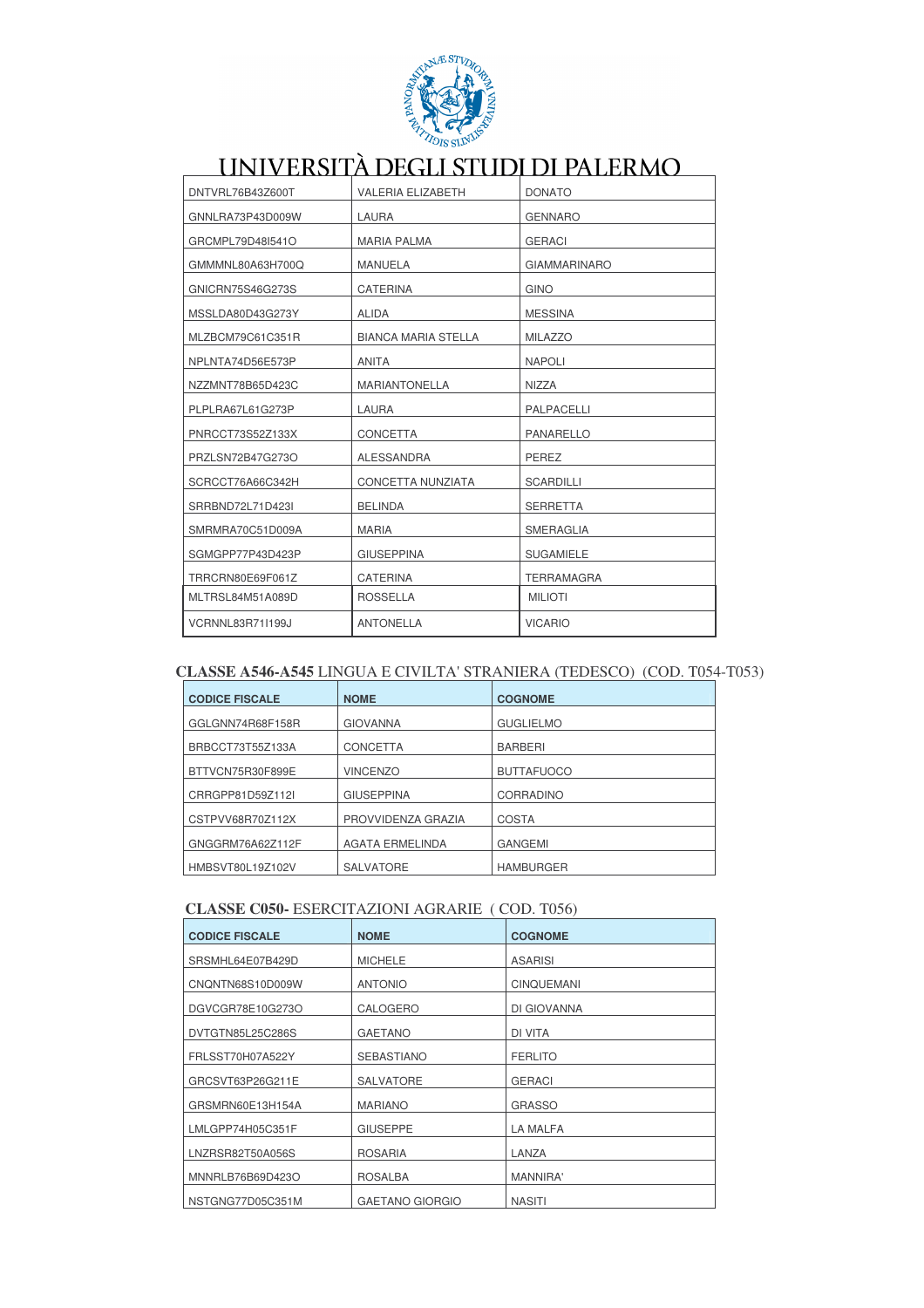

| PNTLCU70E68F205K | <b>LUCIA</b>        | <b>PANTALEO</b>   |
|------------------|---------------------|-------------------|
| PTRMSM71E10C351F | <b>MASSIMILIANO</b> | PETRALITO         |
| QRTGPP83P27F943M | <b>GIUSEPPE</b>     | QUARTARONE        |
| SCTRSR70T21D009C | <b>ROSARIO</b>      | <b>SCATURRO</b>   |
| SRRVCN73S23B202Y | <b>VINCENZO</b>     | <b>SERRAVALLE</b> |
| VGLDNI66B21C094R | <b>DINO</b>         | <b>VIGLIANTI</b>  |

### CLASSE C320 - LABORATORIO MECCANICO-TECNOLOGICO ( COD. T057)

| <b>CODICE FISCALE</b> | <b>NOME</b>                     | <b>COGNOME</b>        |
|-----------------------|---------------------------------|-----------------------|
| LFNFNC62D21I224C      | <b>FRANCO</b>                   | <b>ALFANO</b>         |
| RGNGPP57L30I644S      | <b>GIUSEPPE</b>                 | <b>ARGENTO</b>        |
| BMBDNC55S28A638V      | DOMENICO ANDREA                 | <b>BAMBACI</b>        |
| BNGLCU73S01Z112X      | <b>LUCA</b>                     | <b>BONGHI</b>         |
| BRNFNC68M22L042D      | <b>FRANCO</b>                   | <b>BRANCATO</b>       |
| CZZFNC66H16F206D      | <b>FRANCESCO</b>                | CAIZZONE              |
| CSLCGR65P12G273L      | CALOGERO                        | CASILLI               |
| CCCGPP61E05I533B      | GIUSEPPE                        | <b>CIACCIO</b>        |
| CSMNTN74M05Z112I      | <b>ANTONIO</b>                  | <b>CUSUMANO</b>       |
| DNTSVT54T01C351W      | SALVATORE                       | D'ANTONE              |
| DPNVCN79L15C351J      | VINCENZO LEO                    | DI PANE               |
| DMRGPP57D18C927K      | <b>GIUSEPPE</b>                 | <b>DIMARTINO</b>      |
| DMRSST59B21G211I      | SEBASTIANO                      | <b>DIMARTINO</b>      |
| DNTVCN76H58F061T      | VINCENZA MARIA                  | <b>DONATO</b>         |
| FLCMSM72A26F004N      | <b>MASSIMO</b>                  | <b>FALCONE</b>        |
| FLRCML76H23F258Q      | CARMELO                         | <b>FLORIDIA</b>       |
| FMSGPP75S05A176A      | <b>GIUSEPPE</b>                 | <b>FUMUSO</b>         |
| GTTDNL90C06I199F      | <b>DANILO</b>                   | <b>GATTO</b>          |
| GNVNZE67P27A638D      | <b>ENZO</b>                     | <b>GENOVESE</b>       |
| GMPNTN67S06G348Z      | ANTONIO                         | <b>GIAMPORCARO</b>    |
| GRCMRZ69R24A028R      | <b>MAURIZIO</b>                 | <b>GRECO</b>          |
| GZZFNC78P13I533B      | <b>FRANCESCO</b>                | <b>GUZZARDO</b>       |
| CNFPQL61H19F299C      | PASQUALE                        | <b>IACONO FULLONE</b> |
| MPLGNN75E12F158M      | <b>GIOVANNI CARMELO</b>         | <b>IMPELLIZZERI</b>   |
| MPRRND73A10A089E      | RAIMONDO                        | <b>IMPERIALE</b>      |
| NSLNDR77S24F065V      | <b>ANDREA</b>                   | <b>INSALACA</b>       |
| LCTRCC84R22D960J      | <b>ROCCO</b>                    | <b>LICATA</b>         |
| LCCCGR56R19F065P      | CALOGERO                        | <b>LICCIARDI</b>      |
| LGRTMS67M15G348H      | <b>TOMMASO</b>                  | LO GRASSO             |
| LPPNNZ76D08F061L      | <b>NUNZIO</b>                   | <b>LUPPINO</b>        |
| MNGSVT75A25G282Z      | SALVATORE                       | <b>MANGIONE</b>       |
| MRNVCN62A05C668L      | <b>VINCENZO</b>                 | <b>MARINO</b>         |
| MRTSVN79S28F061F      | <b>SALVINO</b>                  | <b>MARTINCIGLIO</b>   |
| PNSBGV55S21A181B      | <b>BIAGIO GIOVANNI ANTONINO</b> | <b>PENSATO</b>        |